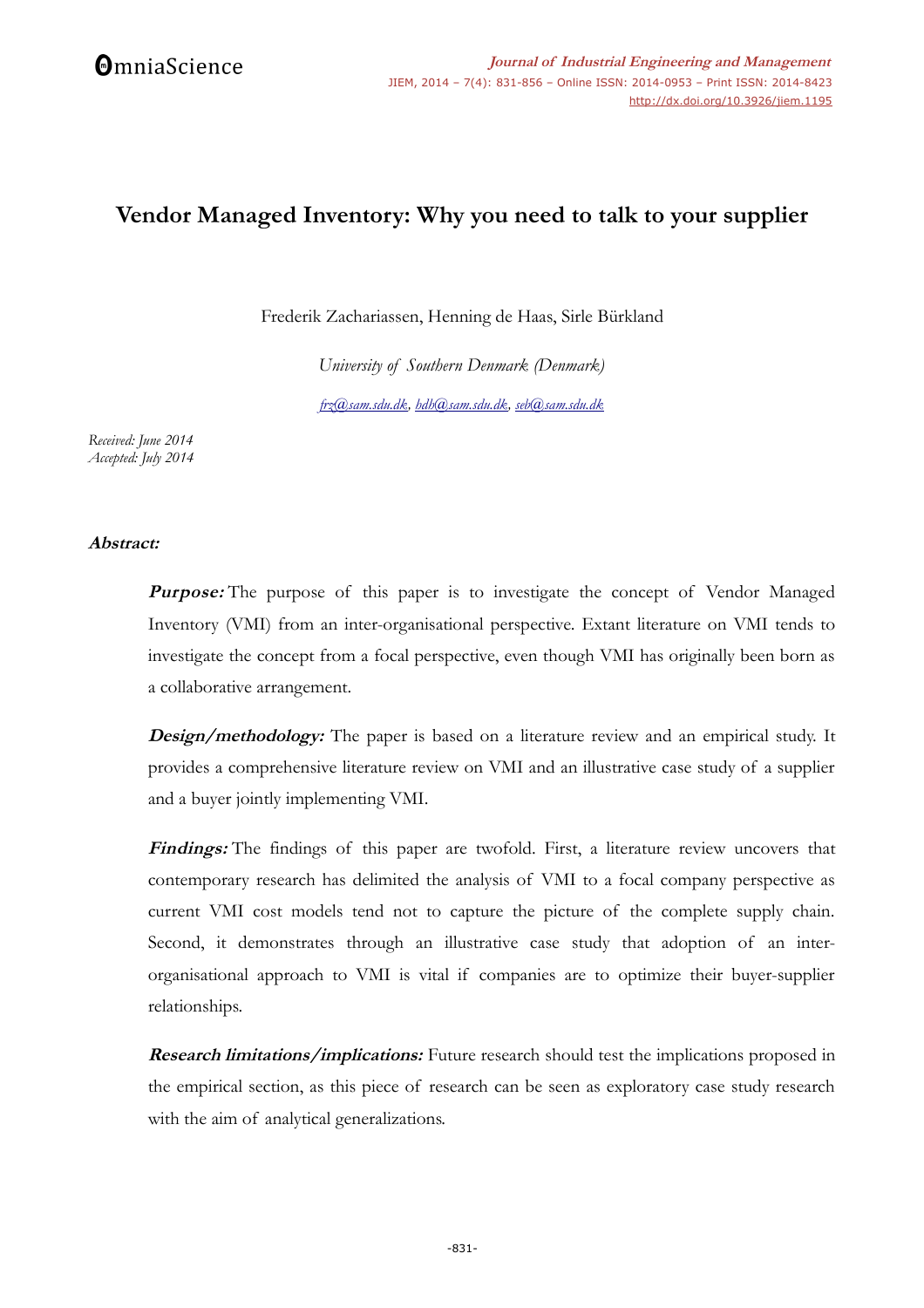**Practical implications:** The inter-organisational VMI cost perspective in supply chains should be emphasized in purchasing departments since such a perspective significantly raises the awareness of the costs incurred in a supply chain.

**Originality/value:** Existing research has not explicitly focused on inter-organisational costs incurred by companies implementing VMI. This study seeks to bridge this research gap.

**Keywords:** Supply Chain Management, VMI, inter-organisational relationships, total cost, purchasing

#### **1. Introduction**

In recent years the disciplines of supply chain management and logistics have gained considerable increase in scholarly attention. Such attention is due to the fact that both areas focus on creating top- as well as bottom-line improvements by streamlining the flow of material and information across the supply chain (Christopher, 1992). One of the methods for obtaining such advantages is the use of automatic replenishment programs (ARP). ARP is used in exchange relationships between buyers and suppliers, where the seller restocks inventory based on information provided by the buyer (Daugherty & Myers, 1999). Examples of these are continuous replenishment planning (CRP) and vendor managed inventory (VMI) (Disney Potter & Gardner, 2003; Borade & Bansod, 2009) with the latter being occasionally referred to as consignment inventory (Dong & Xu, 2002). Of these two examples, VMI is a unique approach, in that VMI stresses the responsibility of vendors in inventory management. Benefits emanating from this concept include but are not limited to higher selling space productivity, increased sales per store for retailers and an improved control of the bullwhip effect (Waller, Johnson & Davis, 1999; Angulo, Nachtmann & Waller, 2004).

Research on inventory management in general and on VMI in particular has intensified during the recent decade (Williams & Tokar, 2008). Despite this increased focus and VMI's ostensible benefits, the concept has, however, not gained the popularity that was expected since its successful introduction and application in US retail stores, such as Wal-mart and K-mart in the early 1990's (Blatherwick, 1998). It has even been noted that "*most of the accounts [of VMI] are anecdotal providing company-specific examples. Little empirical work has appeared in academic publications*" (Daugherty & Myers, 1999, pp. 63) with others stating that convincing people to engage in VMI adoptions has proven to be a "*monumental task*" (Pohlen & Goldsby, 2003, pp. 566). Further, Tyan and Wee (2003) claimed that out of 10 companies only 3 to 4 achieved VMI success, with the rest of the companies forfeiting the project, while Dong, Xu and Dresner (2007, pp. 356) noted that "*the acceptance of VMI benefits in the trade literature is [...] not universally positive*." Several suggestions have been made as to what causes difficulties in VMI implementations and the subsequent use of it. These are for instance related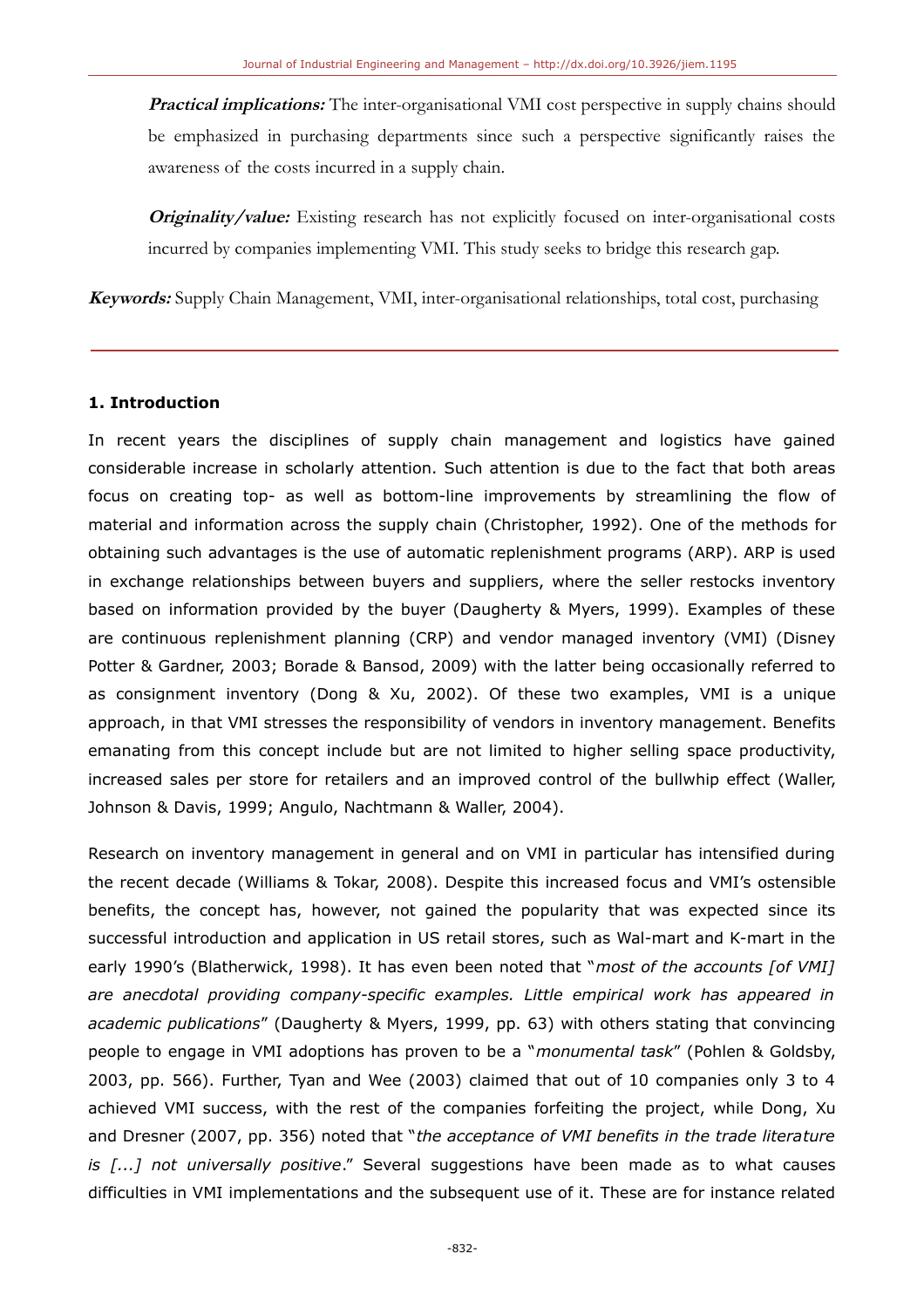to forecasting issues (Vigtil, 2007), planning nervousness (Kaipia, Korhonen & Hartiala, 2006) and obtaining accurate estimates of production lead-times (Disney & Towill, 2002).

The majority of the extant literature on VMI has investigated such issues via mathematical modeling, although it is continually stressed in these papers that such models carry several limitations that might cause the models to be unrealistic (Småros, Lehtonen, Appelqvist & Holmström, 2003). Others have researched the VMI concept via case studies (e.g. Holmström, 1998). Peculiarly, these papers investigate VMI from a focal perspective, which is surprising when one notices that VMI focuses on the collaborative and therefore inter-organisational issues of managing inventory. This has lead contemporary VMI studies to place little emphasis on the inter-organisational, managerial aspects of VMI implementation, even though repeated calls have been made for such studies. For instance, Pohlen and Goldsby (2003, pp. 579) has suggested that as regards to VMI adoptions "*further empirical research is required to determine how the availability of [...] information affects management decision making*" and that "*case study analyses will be required to capture cost and performance information across supplying and purchasing firms*." In an earlier study Waller et al. (1999, pp. 198) noted that "*[...] successful implementation depends heavily on sound business processes and interpersonal relationships, [where] a purely technical solutions without regard for the people involved is unlikely to deliver the benefits*". In a similar vein, it has been suggested that "*an area of future research that may provide benefit to inventory management is the incorporation of behavioral issues [...]*" (Williams & Moore, 2007, pp. 228). In a review of inventory management research Williams and Moore (2007, pp. 228) claim that "*inventory management models [...] do not adequately account for behavioral issues and the judgment and decision making of managers. As a result, the predictive accuracy of such models may be constrained*."

Answering such repeated calls for research on inter-organisational aspects of VMI would, therefore, be valuable, as it would deepen our understanding of the relevant features of VMI and buyer-supplier relationships. Since VMI originally was meant as a collaborative approach, in which both buyers and suppliers should cooperate in order to benefit from its implementation, this paper, therefore, aims to "*explore how the extant literature has treated VMI and subsequently demonstrate the importance and necessity of implementing VMI from an inter-organisational perspective*." The former part of the research question is answered via a comprehensive literature review, while the latter is answered through an exploratory single case study involving a focal company implementing VMI together with one of its most important customers.

To investigate the issue at hand, the paper is structured as follows. In section two, a literature review is carried out concerning VMI related contributions. The literature review reveals that the existing empirical studies tend to continuously treat VMI from a focal company perspective and ignore the inter-organisational aspects of VMI implementations. Section two also points out three central constructs of VMI that are prevailing in the existing literature. This is done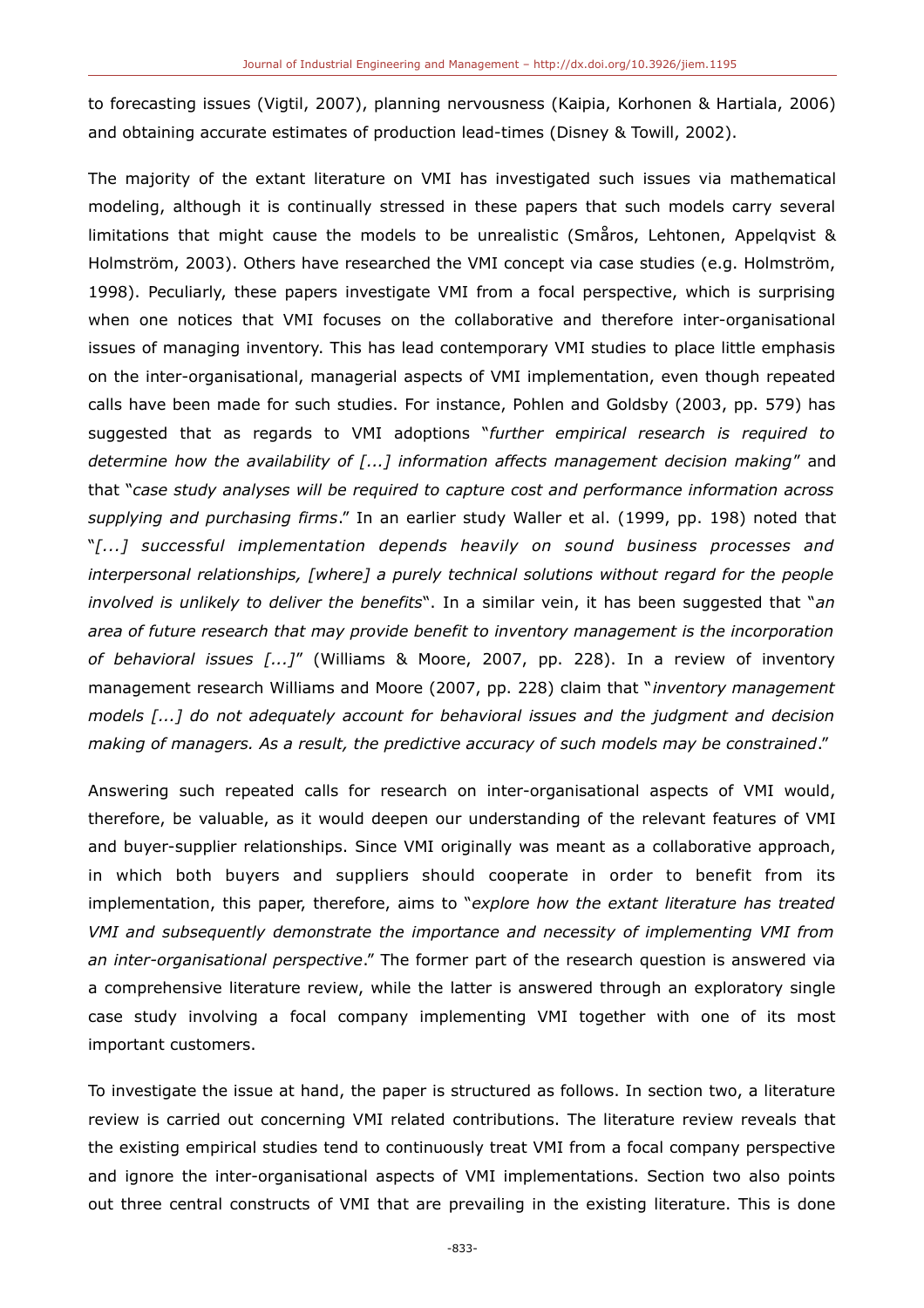with the aim of positioning and comparing the findings of the case study in section four in the light of the main constructs found in current literature. In section three, the methodology of a single case study is presented, while the subsequent section four explores and analyses the empirical data of the case study. Section five concludes with the findings and suggests avenues for future research.

## **2. Literature review**

This section contains a brief introduction to VMI and an in-depth literature review on the subject. VMI has been researched rather intensely throughout the years with a special focus on theoretical discussions, mathematical modeling and simulation. It was not until the 1990's though that significant interest in the concept of VMI developed when companies looked at their supply chains to gain competitive advantage. While traditionally associated with the grocery sector, VMI has also been successfully implemented in a number of other areas, including the steel and electronics industries (Kuk, 2004). There are a number of benefits that VMI brings to companies and supply chains, particularly regarding dynamic inventory control, customer service and asset use. A more comprehensive description of the development of VMI and its expected benefits is provided by Disney et al. (2003).

A key element in VMI implementations is that the supplier is in control of the customer's inventory to ensure that predetermined service levels are maintained. Hence the vendor makes all replenishment decisions, dispatching a quantity of product that may be fixed or variable according to the control system used (Waller et al., 1999). In this respect, the customer effectively takes a passive role in the supply chain. From the literature definitions of VMI, it is not clear, however, whether VMI is a measure that should be taken collaboratively or if it is a solution imposed on the supplier by the customer (retailer) with only providing an effect on the latter. In the next section, this question of VMI as a focal or an inter-organizational measure will be explored.

#### **2.1 Review of VMI literature**

For the literature review of this study journals and papers have been searched in ScienceDirect, Wiley-Inderscience, Emerald and EBSCO HOST's databases Business Source Complete, Business Source Premiere, Academic Search Premiere and Academic Search Complete. The databases were systematically searched for the key terms "Vendor Managed Inventory" and "VMI", so that they could appear either in the title, abstract or keywords. The reference lists of the identified papers were carefully analyzed in order to include all literature that has revolved around the concept of VMI. Through the initial literature search, 70 papers were identified, from which five were excluded, as they only contained limited or sporadic references to VMI (e.g., Potter, Breite, Naim & Vanharanta, 2004). To this reduced list of 65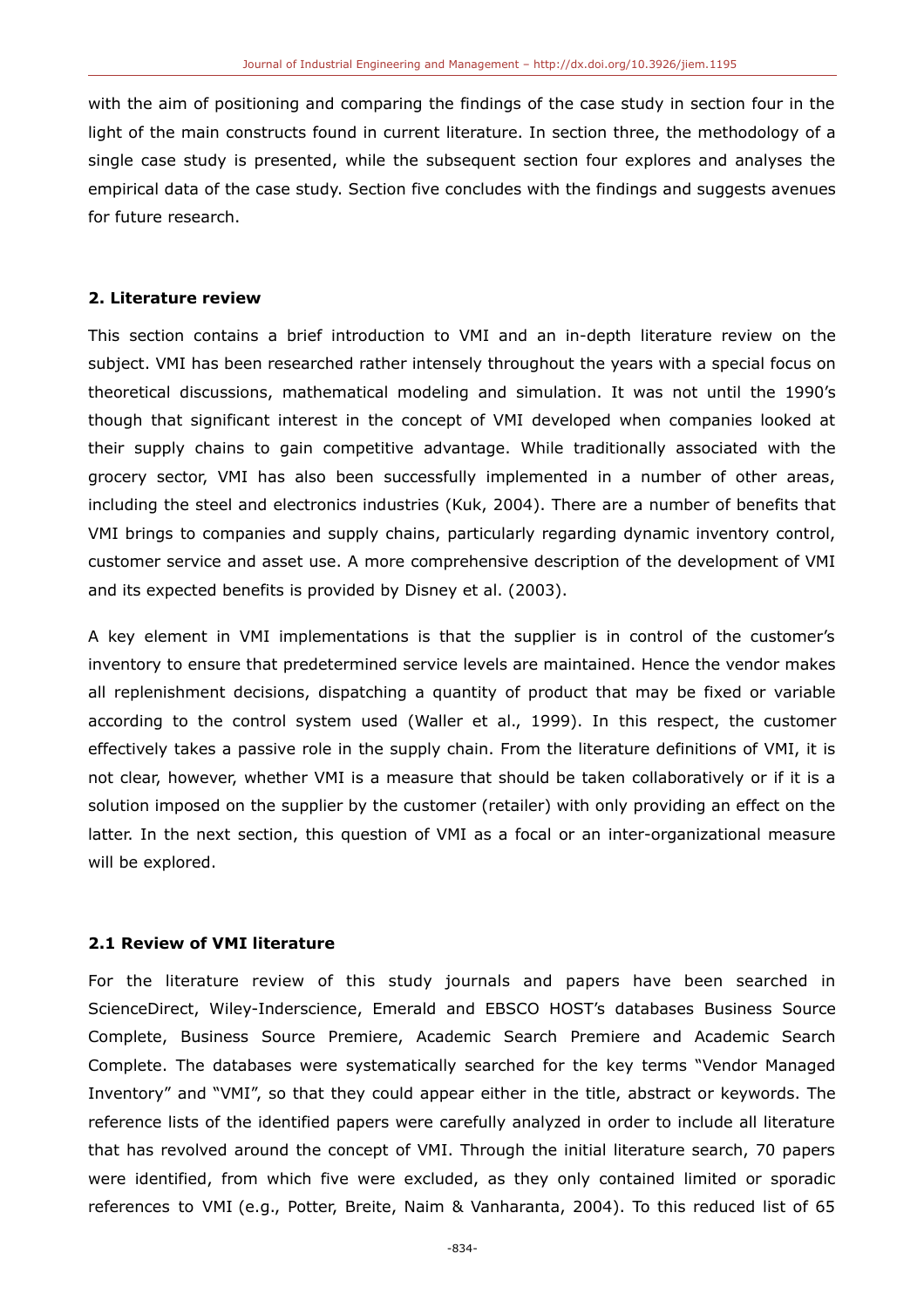papers, six additional papers (e.g., Cooke, 1998; Achabal, Mchintyre, Smith & Kalyanam, 2000; Cetinkaya & Lee, 2000; Kuk, 2004; Toni & Zamolo, 2005; Blackhurst, Craighead & Handfield, 2006) were deemed relevant and therefore added to the list, making a total of 71 VMI-related papers identified.

The results of the literature review are presented in the below table 1. From table 1 four different methodological approaches to the study of VMI can be discerned:

- mathematical simulation modeling,
- literature reviews/non-empirical discussions on VMI,
- quantitative data analysis and
- qualitative data analysis.

Additionally the papers can be categorized as having either a focal or an inter-organisational approach. We define a focal perspective as a research approach that investigates the concept of VMI by focusing on only one side of the buyer-supplier relationships, namely the buyer's side, thereby not explicitly investigating the suppliers side. An inter-organisational approach stresses the need for addressing both sides of the relationships either via mathematical modelling or empirical data analysis to investigate the impact of the use of VMI on both parties.

| <b>Scope</b>                                              | <b>Focal</b>                                                                                                                                                                                                                                                                                                                                                                                                                                                                                                                                                                                                                                                                              | <b>Inter-organisational</b>                                                                                                                                                                                                                                                                                                                                                                                                                                                                                                                                           |
|-----------------------------------------------------------|-------------------------------------------------------------------------------------------------------------------------------------------------------------------------------------------------------------------------------------------------------------------------------------------------------------------------------------------------------------------------------------------------------------------------------------------------------------------------------------------------------------------------------------------------------------------------------------------------------------------------------------------------------------------------------------------|-----------------------------------------------------------------------------------------------------------------------------------------------------------------------------------------------------------------------------------------------------------------------------------------------------------------------------------------------------------------------------------------------------------------------------------------------------------------------------------------------------------------------------------------------------------------------|
| <b>Methodology</b>                                        |                                                                                                                                                                                                                                                                                                                                                                                                                                                                                                                                                                                                                                                                                           |                                                                                                                                                                                                                                                                                                                                                                                                                                                                                                                                                                       |
| <b>Mathematical modeling</b>                              | Achabal et al. (2000), Cetinkaya & Lee<br>(2000), Disney & Towill (2002), Dong & Xu<br>(2002), Disney et al. (2003), Småros et al.<br>(2003), Yang, Ruben & Webster (2003),<br>Angulo et al. (2004), White & Censlive<br>(2006), Reddy & Vrat (2007), Sari (2007),<br>Wilson (2007), Nagarajan & Rajagopalan<br>(2008), Southard & Swenseth (2008), Yu,<br>Liang & Huang (2009), Yu, Wang & Liang<br>(2012), Yu, Hong, Zhang, Liang & Chu<br>(2013), Chen, Lin & Cheng (2010), Yu &<br>Huang (2010), Lee & Ren (2011), Dong<br>Dresner & Yao (2013), Hariga & Al-Ahmari<br>(2013), Hariga, Gumus, Daghfous & Goyal<br>(2013), Hariga, Gumus & Daghfous (2013),<br>Nia, Far & Niaki (2013) | Daugherty & Myers (1999), Chan<br>Cheung, Lee & Kwok (2006), Yu, Liang<br>& Huang (2006), Nachiappan,<br>Gunasekaran & Jawahar (2007), Zhang,<br>Liang, Yu & Yu (2007), Yao & Dresner<br>(2007, 2008), Almehdawe & Mantin<br>(2010), Darwish & Odah (2010), Sue-<br>Ann, Ponnambalam & Jawahar (2012),<br>Yao, Dong & Dresner (2012), Chen<br>(2013), Sadeghi, Mousavi, Niaki &<br>Sadeghi (2013), Sadeghi, Sadeghi &<br>Niaki (2014a, 2014b), Xiao & Xu<br>(2013), Lee & Cho (2014), Pas&ideh,<br>Niaki & Niknamfar (2014), Rad, Razmi,<br>Sangari & Ebrahimi (2014) |
| Literature review/<br>non-empirical<br>discussions on VMI | Barratt (2003), Pohlen & Goldsby (2003),<br>Williams & Tokar (2008), Zammori, Braglia &<br>Frosolini (2009)                                                                                                                                                                                                                                                                                                                                                                                                                                                                                                                                                                               | Blatherwick (1998), Cooke (1998)                                                                                                                                                                                                                                                                                                                                                                                                                                                                                                                                      |
| <b>Quantitative data</b><br>analysis                      | Kaipia, Holmström & Tanskanen (2002), Toni<br>& Zamolo (2005), Claasen, van Weele &<br>Raaij (2008), Borade & Bansod (2010)                                                                                                                                                                                                                                                                                                                                                                                                                                                                                                                                                               | Waller et al. (1999), Kuk (2004), Dong<br>et al. (2007)                                                                                                                                                                                                                                                                                                                                                                                                                                                                                                               |
| <b>Qualitative data</b><br>analysis                       | Walton (1996), Tyan & Wee (2003), Kaipia et<br>al. (2006), Elv&er, Sarpola & Mattsson<br>(2007), Tanskanen, Holmström, Elfving &<br>Talvitie (2009), Guimarães, Carvalho & Maia<br>(2013), Stanger (2013)                                                                                                                                                                                                                                                                                                                                                                                                                                                                                 | Holmström (1998), Dorling, Scott &<br>Deakins (2005), Blackhurst et al.<br>(2006), Dorling, Scott & Deakins<br>(2006), Vigtil (2007), Kauremaa,<br>Smäros & Holmström (2009)                                                                                                                                                                                                                                                                                                                                                                                          |

Table 1. Results of the literature review sorted by methodology and scope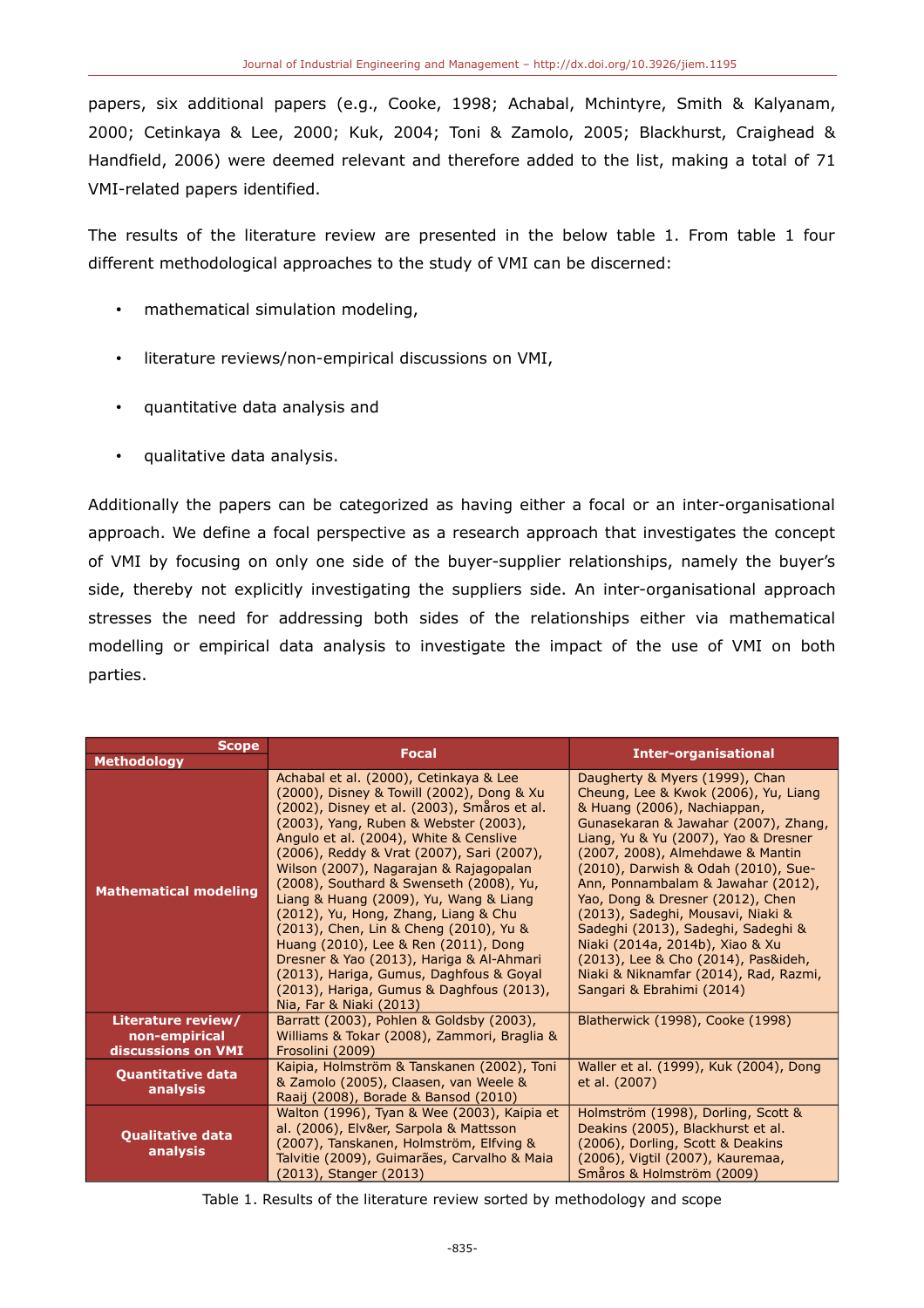Below, it will be shown by carefully commenting on the papers in table 1 that VMI studies have only to a limited extent provided an empirical account on the use of VMI as a collaborative initiative. There is a lack of research that investigates how both the buyer and supplier are actively involved in coordinating and cooperating with each other in VMI settings, even though empirical accounts of these relationships have repeatedly been called for in the literature.

The majority of papers (a total of 44) identified through the literature review deal specifically and meticulously with mathematical modeling of VMI, as for instance Wilson (2007) and Yao and Dresner (2008). Most common approaches use mathematics in order to arrive at models that could predict deterministic or stochastic demand on inventory (e.g. Lee & Cho, 2014). Others use empirical data in order to describe VMI related aspects via simulation models (e.g. Southard & Swenseth, 2008). Although such articles are relevant inasmuch as they contribute to highlighting how certain variables behave under fixed circumstances, they carry certain limitations in that they are only able to take into account a limited number of variables. Almost all researchers approaching the issue of optimizing VMI relationships admit that this is a limitation of these studies. For instance, Småros et al. (2003, pp.351) noted that: "*[...] more case studies focusing on companies that have implemented VMI and studying the benefits they have attained as well as the problems they have faced in practice are needed. This is the only way to get reliable information on the actual processes employed by the companies as well as on the important relationship issues that are so critical to the success of collaborative approaches such as VMI*."

A smaller part of the extant literature (a total of 6 papers) consists of literature reviews or normative discussions which are used to ponder various aspects of VMI. For instance, Blatherwick (1998) and Cooke (1998) discuss the diffusion of the VMI concept and its possible effects and success factors in practice. A third paper, Barratt (2003) calls for further research on verifying the actual economic benefits of VMI, while Pohlen and Goldsby (2003) investigate the managerial barriers as to why VMI is not implemented more often in firms. They conclude that further empirical research is needed on VMI application. Williams and Tokar (2008) carried out a literature review of inventory management research in major logistics journals, pointing out that further research is needed on more complex VMI settings that so far have not been modeled by mathematical means. Zammori et al. (2009) discuss how the use of standard agreements can be applied effectively in VMI settings.

Another part of the literature (a total of 7 papers) uses quantitative data to test various hypotheses. Waller et al. (1999) theoretically explain why savings potentially can accrue from VMI for both suppliers and buyers; nevertheless, they do not provide an empirical support for this. Kaipia et al. (2002) use a simulation approach based on quantitative data on inventory demand to analyse the benefits of VMI from the viewpoint of managing the replenishment process of the entire product range. They claim that "*there are numerous case examples of successful VMI implementations*", although the studies that they point to (e.g. Cooke, 1998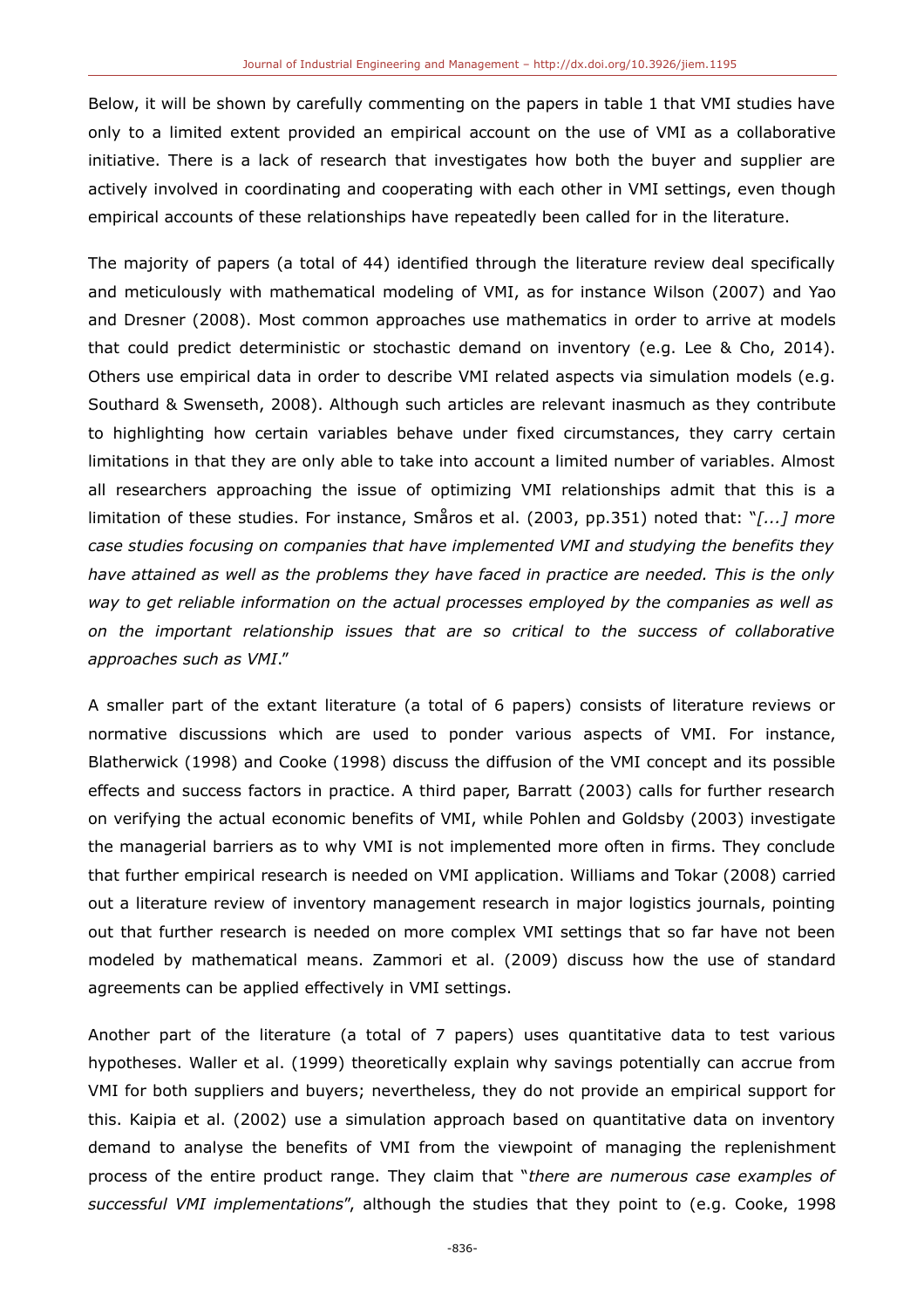and Holmström, 1998) do not contain empirical proof for successful VMI implementations. Kuk (2004) found that a lack of trust can be a major barrier to effective VMI adoption, while De Toni and Zamolo (2005) use a simulation model on the basis of quantitative data to argue that VMI can be a successful initiative. Their approach is purely technical, making only a minor reference to inter-organizational aspects of the VMI relationship between the buyer and supplier. On pp. 73, it is stated that "*the change from the logic of traditional replenishment to VMI approach has provided significant advantages for all involved in distribution and supply chain*." Nevertheless, their empirical account only focuses on the benefits of VMI on the focal company with no attention or empirical data given as to how suppliers reacted or benefited from it. Dong et al. (2007) tested various determinants of VMI adoption, while Claasen et al. (2008) investigated performance outcomes of VMI via structural equation model focusing mainly on the buyer's side. Similarly, Borade and Bansod (2010) conducted a survey for drivers and obstacles to VMI in an Indian context while focusing exclusively on the buyer's side. In conclusion, the analyses conducted in these studies provide fruitful insights on VMI adoption but do not investigate an active inter-organisational involvement between buyer and supplier.

The last group of studies relies on qualitative data (a total of 13 papers). Most of these studies limit their analysis to a focal perspective with some brief references to inter-organizational issues. For instance, Walton (1996) briefly mentions VMI in relation to electronic data interchange, while Holmström (1998) mentions some inter-organisational issues without showing an empirical evidence on these. Tyan and Wee (2003) studied an adoption of VMI between two companies in the Taiwanese grocery industry. However, they focus on the focal company, not providing an account of how the VMI implementation affected the supplier's cost structure. Dorling et al. (2005) and Dorling et al. (2006) studied key determinants of VMI projects in the New Zealand food industry, developing an organization-level framework for VMI implementations. Kaipia et al. (2006) investigated the connection between the bullwhip effect and planning nervousness in VMI related situations, while Vigtil (2007) specifically focused on the type of information exchanges that firms utilize in VMI projects. Tanskanen et al. (2009), Guimarães et al. (2013) and Stanger (2013) all investigated VMI benefits from a focal perspective with Elvander et al. (2007) categorizing different types of VMI systems via dimensions as for instance inventory locations, sourcing policies or shipment decisions.

Among the above-given list of papers, few papers can be found to involve some analysis of inter-organisational aspects of VMI. Blackhurst et al. (2006), for instance, analyse the gaps between the expected and the actual effects of two VMI initiatives. The authors audit the processes of two supply chains and suggest that shortcomings in collaboration between the partners caused material shortages and low levels of inventories in both VMI initiatives. Another study that sheds light on inter-organisational relationships is by Kauremaa et al. (2009). They provide a snap-shot picture of five different VMI dyad and report the shared benefits between suppliers and buyers. While these studies point to the importance of

-837-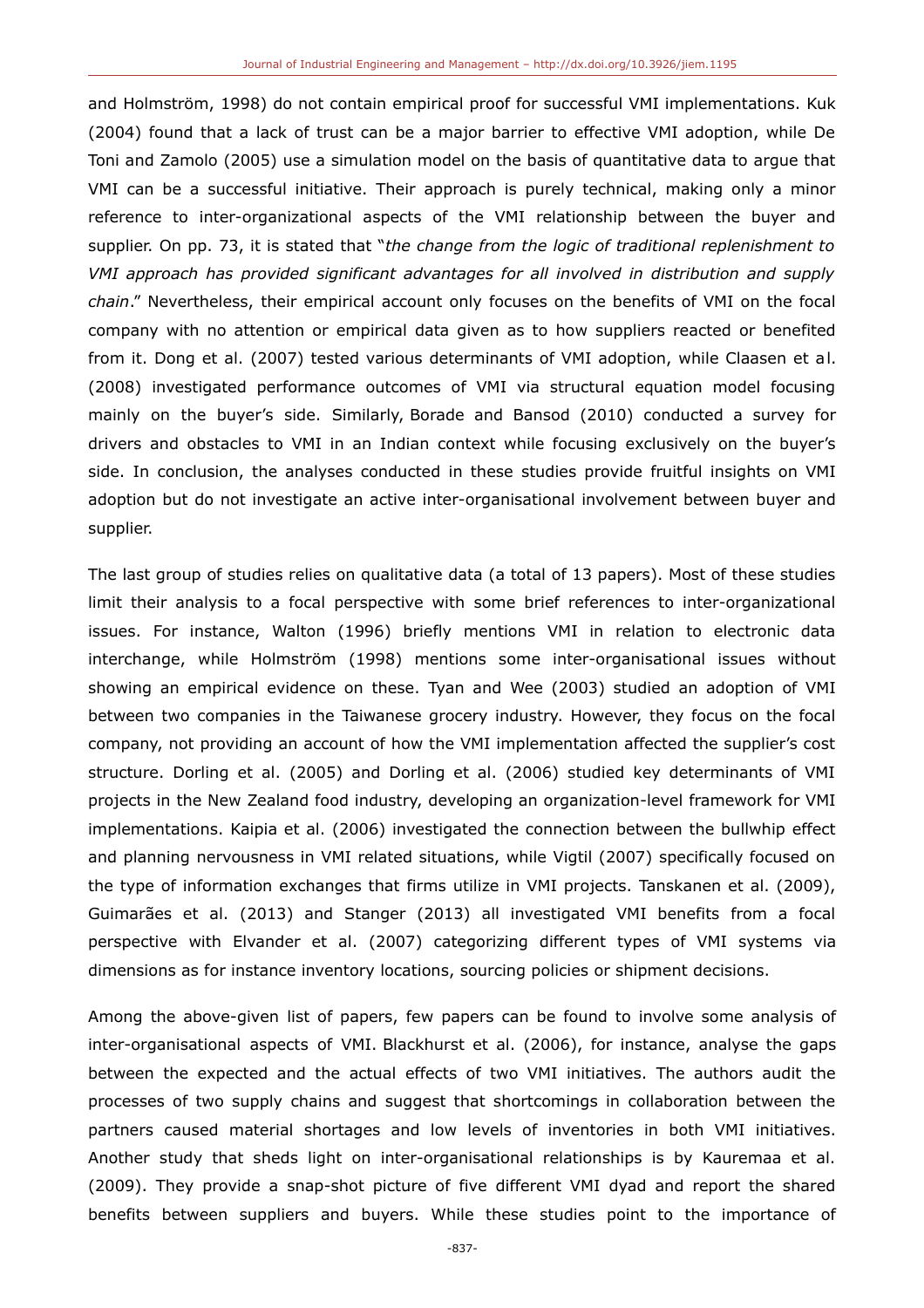collaboration and the benefits of VMI on both parties in a supply chain, they do not provide data on the change that VMI implementation brings and collaboration between buyers and suppliers on their common goals, cost analysis and the performance of the resulting supply chain. The present paper aims to fill this gap.

In summary, the 71 papers reviewed provide mathematical modelling and empirical data mostly from a focal perspective, being limited in grasping inter-organisational relationships. The few studies that take an inter-organisational perspective on VMI implementations (e.g., Blackhurst et al., 2006; Kauremaa et al., 2009) show the effects of VMI on both the buyer and the supplier, but lack evidence on change processes of the VMI implementation that involves mutual goal setting and various offsets in costs and benefits of the changes across the sites of the buyer and the supplier.

#### **3. Research method**

An exploratory single case study is used to investigate VMI implementation in a focal company together with one of its key suppliers. The case study is exploratory in nature as it is used to investigate a phenomenon that lacks detailed prior research and pre-defined hypotheses (Yin, 1989). A qualitative research method was chosen since it has been suggested to be useful in complex real-life settings where the boundaries between phenomenon and context are not clearly evident and where the investigator has little control over the events (unlike an experiment), (Yin, 1989, Ellram, 1996). A VMI implementation in a buyer-supplier relationship provides such a complex setting. Barratt (2003, pp. 61-62) has also noted that "*in order to gain a deeper understanding of collaborative planning, qualitative case-based research would seem to be the answer*" and that "*the long-term implications of collaborative planning suggest the use of longitudinal research*".

Keeping this in mind a total of 2½ years were spent within the case company from which a sixmonth period involved an active investigation of a VMI implementation process and its consequences on the focal company and its partner. The case company was chosen for this research project as it was about to initiate a VMI implementation project together with one of its suppliers. One of the authors of this study worked in the company as a supply chain manager. While working closely together with one of the firm's key supplier the researcher was able to oversee the implementation of VMI in detail and have an adequate access to key informants of the study in both the focal company and the supplier. In this way the researcher was able to get an in-depth view of the decisions and events that took place during the VMI implementation. The other two researchers of this study remained as outsiders for the case company, being able to analyse the data without making an impact on the empirical setting. In this way a collaboration of three researchers helped to maintain an objective stance on the empirical data and avoid researcher bias.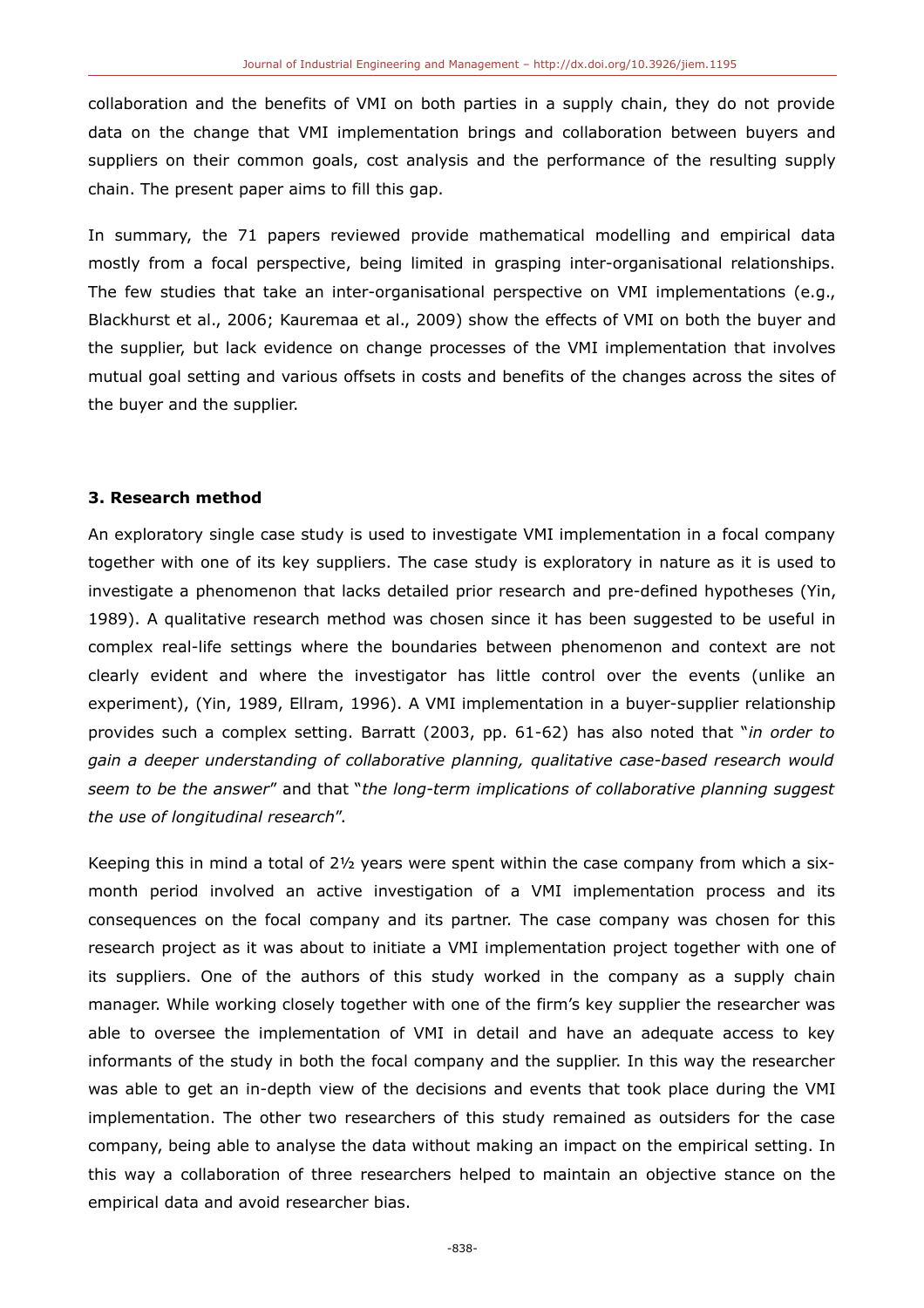A confidentiality agreement was signed with both companies with the parties providing empirical data while remaining anonymous for the paper. The total hours of interviews were split between the key purchasing personnel at the case company and interviewing customers and suppliers that interacted closely with sales and procurement of the case company. The former interviews were mainly conducted with a number of strategic purchasers and a smaller number of the interviews were conducted with the heads of the purchasing division. In addition, interviews were also carried out with the key supplier to get an overview of both parties in the VMI arrangement. The interviews were designed as semi-structured and openended to keep an exploratory nature of the data inquiry.

Data were tested and validated by several means. First, in order to increase the validity of the study data triangulation was used in that several elements of the empirical data were confirmed from more than one interviewee and at different times during the research project (Eisenhardt, 1989; Lincoln & Guba, 1985). For instance a statement concerning problematic aspects of communication between the buyer and the supper in the VMI relationships could be reported from several respondents. Second, data was analysed by identifying categories, concepts and patterns in the data through discussion rounds within the team of researchers. This strategy has been recommended for improving the reliability of the study (Lincoln & Guba, 1985; Miles & Huberman, 1994, pp. 278). This process was iterative so that the occurring elements and constructs of the study could be verified to a greater degree. Third, an abductive data analysis approach was used in which empirical data and theory were continuously matched throughout the research period (Kovács & Spens, 2005). The research method employed in this study resembles the approach used by Kauremaa et al. (2009) who also used qualitative data in their study of dyadic VMI implementations. Nevertheless, the present study differs by taking a more longitudinal stand on the VMI setting. In sum, this approach to data collection fits well with the complexity of the setting and the aim of investigating VMI from an inter-organizational perspective which can only be done by successfully investigating both parties of a supply chain.

## **4. VMI in an inter-organisational perspective**

The case study revolved around a six month improvement project between two Danish manufacturing companies both operating in a global setup, one supplying the other from a Chinese to a Danish manufacturing site. The supplier and the buyer decided to initiate a VMI implementation project that was set out as a two-sided cooperation in which relevant cost drivers for both the buyer and the supplier were identified. The aim of the project was to gain significant improvements in terms of delivery time, flexibility and delivery performance.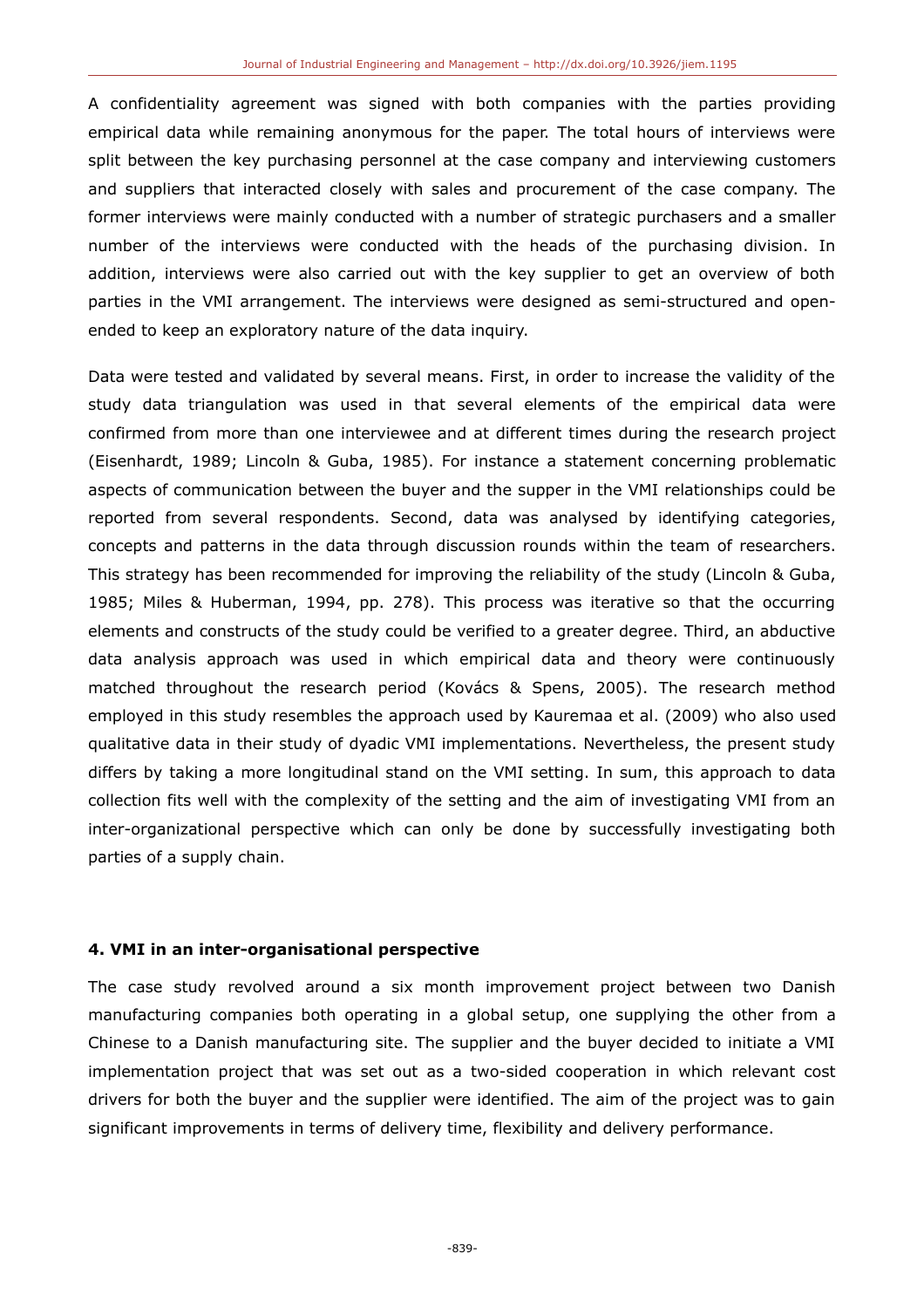The VMI project was split into three implementation phases:

- Initial discussions and goal setting,
- implementation,
- day-to-day operations and evaluation of the project.

In the below each phase will be reviewed and commented upon after which a section concerning implications of the case are provided in section 4.4.

## **4.1 Initial discussions on the VMI project and the goal setting**

The initial work between the companies was focused on setting goals for the VMI project. The objectives of the project could be perceived as consisting of three parts:

- the mutual goals of the project,
- the objectives on the customer's side, and
- the objectives on the supplier side.

First, the overall mutual objective for the project was that the final result should be seen in a total supply chain cost perspective, meaning that the cost of the solution must balance as it did before the project with savings at the customer side covering potentially added cost at the supplier. The cost drivers considered were transaction costs in procurement and planning, warehouse handling/space and return on capital (e.g. value of goods flow and stocks). It should be noted that in this case study planning costs did not change significantly for the supplier, and this cost was therefore not included on the supplier's side. Second, objectives from the customer's side were to significantly improve delivery performance, reduce delivery lead time and increase demand flexibility, free cash tied up in raw materials inventory, reduce administrative workload in operational procurement, and save overhead costs in general. Third, objectives from the supplier side were to secure and increase turnover at the customer, gain access to more accurate demand data and thereby be able to achieve higher capacity utilization at the Chinese manufacturing site.

By looking at the cooperation and the total cost of operations from a supply chain perspective, the idea of finding a new way of operating the supply chain was fostered through a number of meetings between the supply chain managers of the two case companies, as they both were already faced with a similar challenge of reducing the cost of operating the supply chain and increasing the service to the customer. A small project group was established and given the task to analyze and document the current supply chain. The project group was also asked to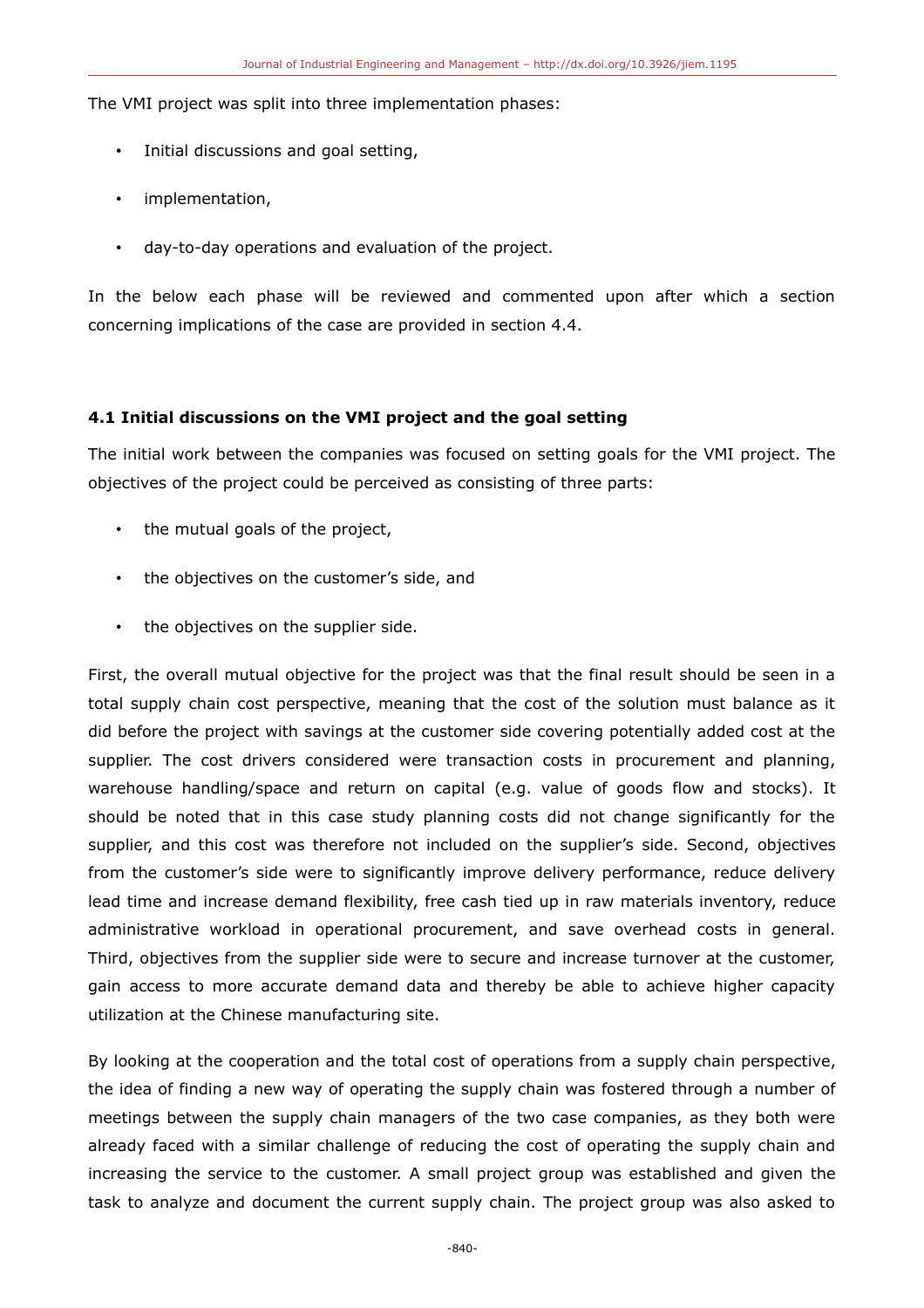meticulously outline two sets of goals that would be affected by the VMI implementation. The first set of goals was related to the identification of cost drivers. This was done in order to pinpoint what activities as regards to inventory management caused costs to vary at both the supplier and the customer and how these activities could then be optimized in order to cut costs and improve performance. For the supplier the primary cost drivers were freight costs, inventory costs, 3PL costs, cash flow per due days (payment terms) and potential price adjustments. For the customer the most important cost drivers were inventory costs, administration, planning and monitoring supply, cash flow per due days and potential price adjustments. Not surprisingly, freight costs and the financial cost of holding inventory were found to be highest.

The second set of goals was related to the identification of supply chain performance measures. In the meetings held between the buyer and the supplier a common set of measures were agreed upon that both parties saw as relevant to concentrate on. These were delivery service, lead time, inventory stock-outs and buffer levels, and total volume in flow. An outline of these goals were made on a mutual basis in which a simple as-is to-be analysis was carried out which will be presented in the next section 4.2.

#### **4.2 Implementation of the VMI concept**

From the early stages of the improvement project the supply chain concept was characterized by a traditional buyer-seller relationship where the customer issued a purchase order and where the customer supplied ex-works from China based on an agreed lead time. The customer sent forecasts to the supplier, but these were only used as indications of the demand level. That is, no procurement or production of semi-finished goods was initiated. In the below figure 1 the supply chain concept before the VMI project can be seen.



Figure 1. The supply chain setup before the VMI change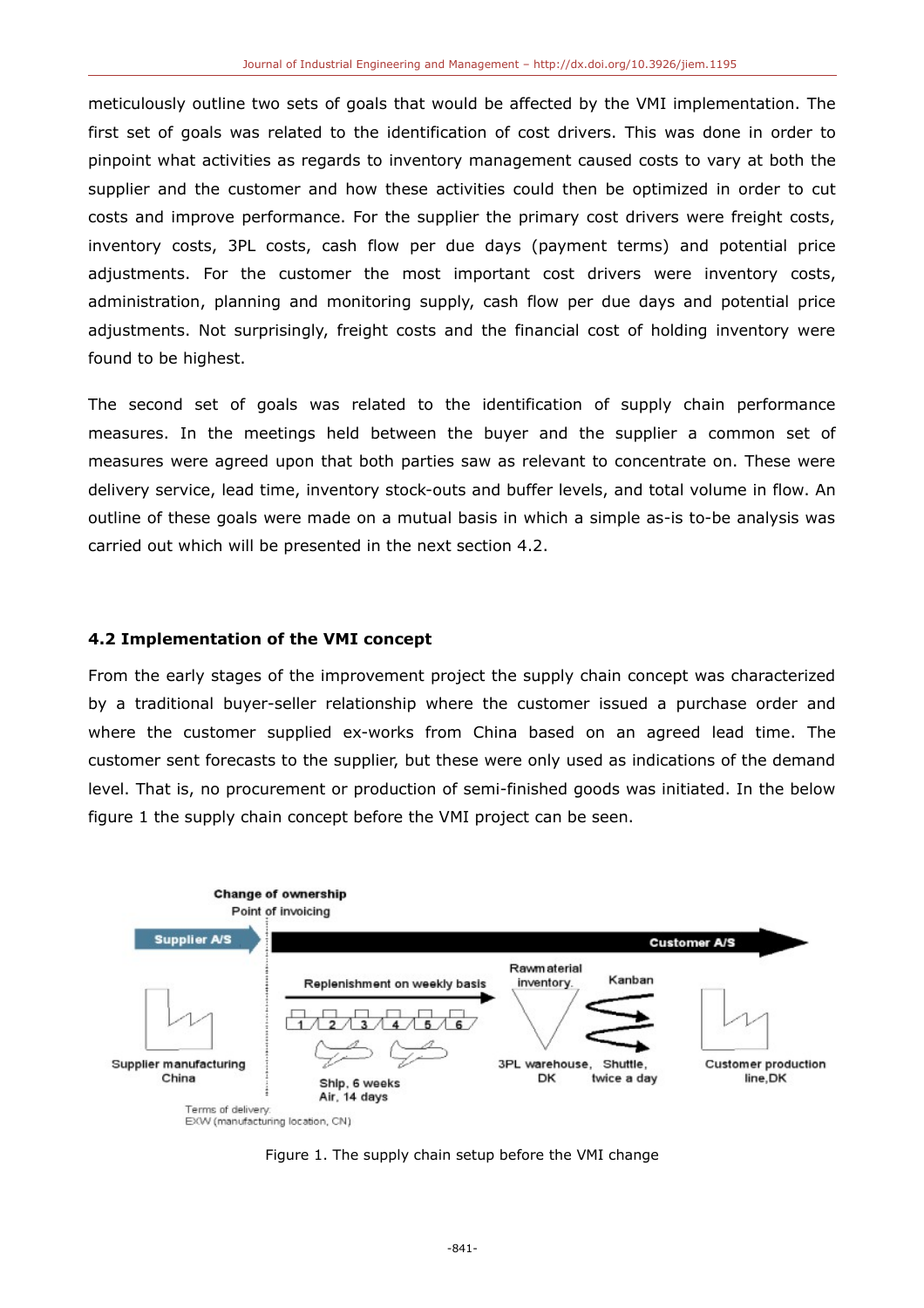The mode of transportation was weekly shipment. This meant that every week the supplier sent a container to the customer. The transportation lead time including picking and customs and delivery was 5-7 weeks. When the goods arrived in Europe, they were stored in a third party logistics (3PL) warehouse, from where the production at the customer was supplied based on a Kanban pull system.

To understand the cash flow in the supply chain, it is important to notice the transaction time line, when the costs are incurred at the supplier and when they are paid for at the customer. The initial supply chain concept states that the responsibility of the goods and the point of invoicing are at shipment from the supplier in China. The payment terms in this case was 60 days net. As the customer had a raw material inventory covering 140 days of demand, the customer had to pay for the goods 135 days before usage and hold the financial value in inventory. In urgent cases, if the customer experienced sudden increases in demand, or if a quality issue was recognized, the supplier had to deliver new products to the customer by air freight which of course was much more expensive than transport by sea. As the analysis will show, the mode of transportation was chosen based on a traditional understanding of the optimization of the cost drivers in the supply chain with focus on the focal company, i.e. that the cheapest mode of transportation has to be ship and not based on a dyadic/supply chain total cost perspective. In figure 2 the supply chain setup after the VMI application is presented.



Figure 2. The supply chain setup after the VMI project

As can be seen from the figure the responsibility of the supply to the customer assembly factory was now handed over to the supplier which meant that whereas the supplier originally had the responsibility to secure goods available ex-works from the China manufacturing plant, the supplier was now responsible for securing the right products and volumes available at the raw materials inventory of the customer. This change affected both the planning and production processes at the supplier which will be discussed in section 4.3.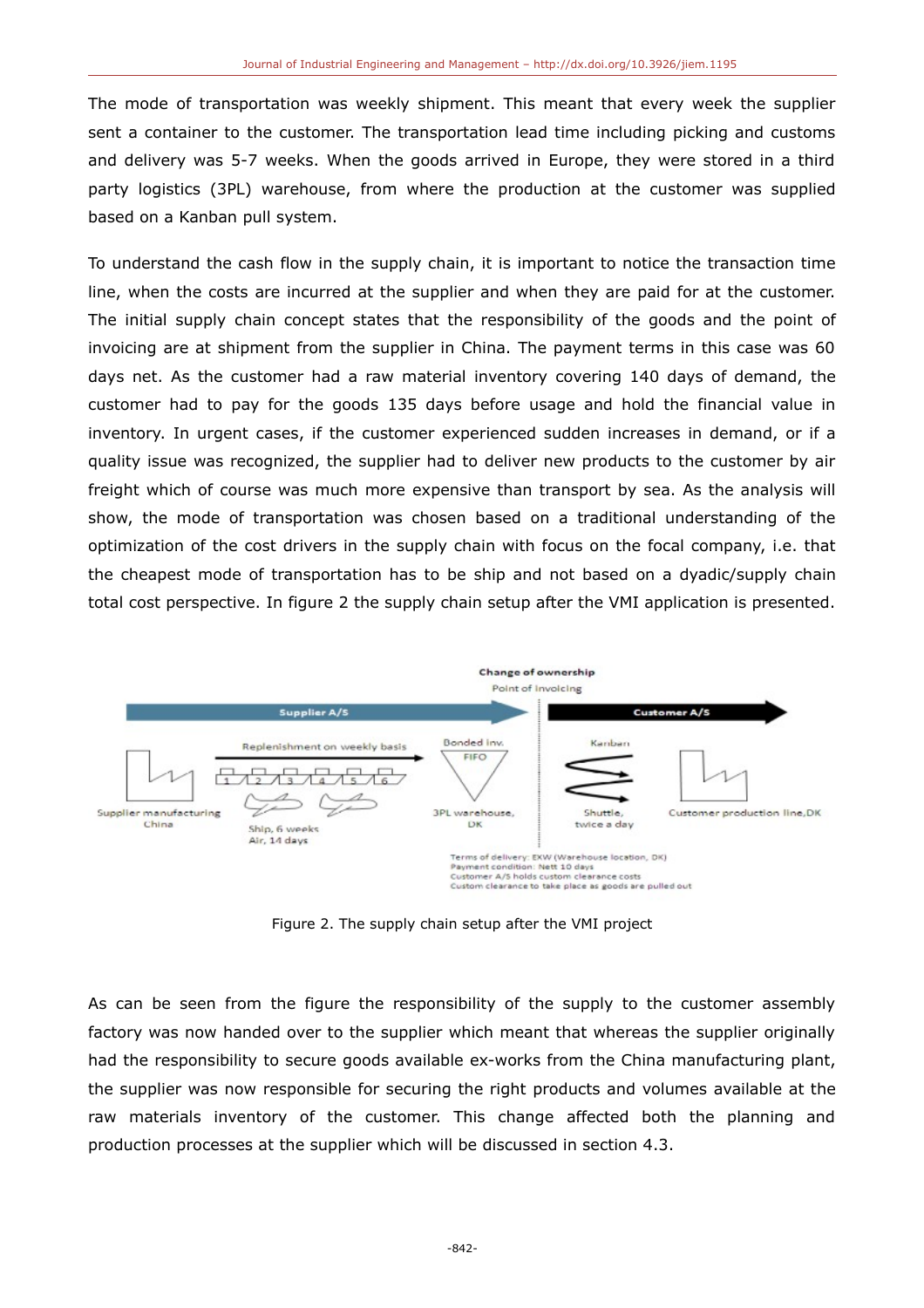A large part of the project period was dedicated to finding solutions as to how to operate the new supply chain setup. The logistical processes of the new concept, such as forecasting, ordering etc., were relatively straightforward to define. However, the success in operating the new supply-chain setup depended on the ability to find solutions to the cost implications of this new setup. As explained above, the starting point of the project was that the total cost of operation should not increase. With this in mind, the project group defined the cost drivers involved in operating the original setting and the new setup in order to be able to compare the two. A major change to the cost model of the cooperation was the shift in ownership of the goods in transit and the raw materials inventory at the customer. The cost elements in question were the value of the inventory at the customer and the value of the goods in transit. In the original setup, the transportation was organized by ship, leaving minimum 5 weeks of inventory in transit. In addition, the payment terms were called into question. The timeline of the new supply chain concept was established in order to define the cash flow of the cooperation.

The analysis made by the two companies showed that if transportation was handled by air and the inventory at the customer was tightly controlled, the cash flow effect of the change was significant. An analysis was made concerning the cost/savings at the customer and the supplier to find the cost elements changed by the change in operation. The two major cost elements that were affected by the change for the customer were found to be a reduction in inventory and the related savings in return on capital. Secondly, the administrative savings in planning were affected due to the changed setup of which the supplier is handling the planning of supply to the warehouse.

## **4.3 Day-to-day operations and evaluation of the VMI setup**

Having implemented the VMI project the buyer and the supplier set out to achieve a stable day-to-day operations schedule. The impact of the VMI project could be seen in terms of financial and non-financial performance measures. The effect on the financial performance measures are illustrated in figure 3 for the supplier and the customer.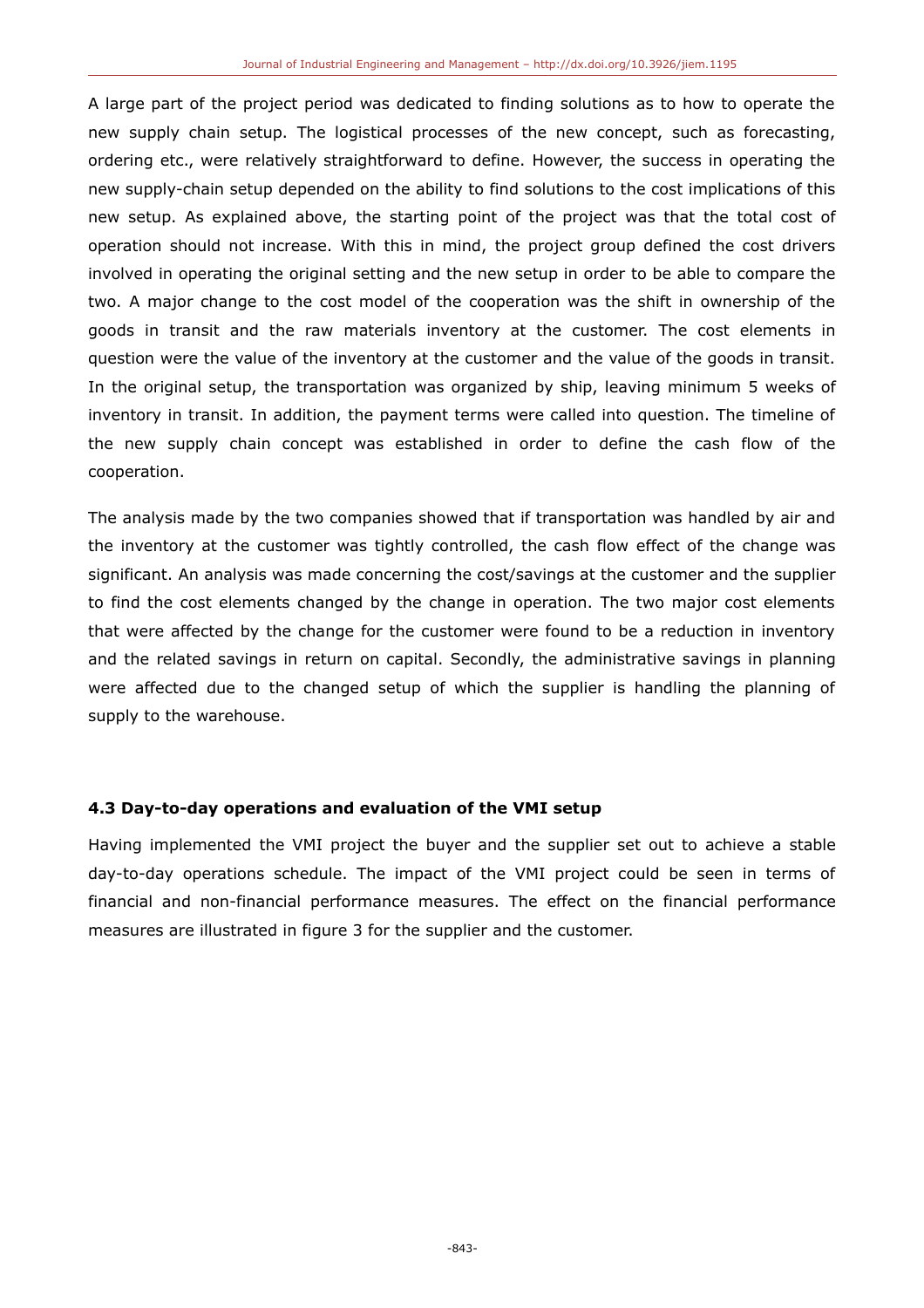

Figure 3. Effects of the VMI project on financial goals (source: provided by the case company)

As mentioned in section 4.1 the meetings between the supplier and the buyer resulted in the agreement that costs at the supplier and at the buyer should not be higher after the VMI implementation. Figure 3 highlights the achievement of this goal. At the supplier, freight costs increased because the mode of transportation changed from sea to air. In addition the supplier experienced a moderate increase in inventory and 3 PL costs. However these added costs were offset by savings in cash flows and additionally the buyer assumed the responsibility of making for the residual added cost by letting the supplier increase the price of their products. This can also be seen on the right side of figure 3 in which the customer had an equivalent increase in the price component. In total this resulted in the supplier not incurring more costs that were not offset by savings in cash flows or an increased price in products. The customer experienced a large decline in inventory costs as the customer now could receive products much faster than before due to the change in transportation mode. The buyer and the supplier were also together able to identify cost savings in the administrative, planning and monitoring supply processes at the customer. With a decreased cash flow and the aforementioned price adjustment for the supplier the net savings effect for the customer is shown on the far right of the figure.

As mentioned in section 4.1 supply chain measures were also identified for the VMI project. Based on input from the senior supply chain managers the project group, which consisted of members from both the buyer and the supplier, was given scenarios that they needed to test during the analysis of the supply chain. For example, if the financial value of goods in transit and the large raw material inventory at the customer could finance a supply chain where all shipments were made by air, lead time could be reduced significantly, while responsiveness to changes could be increased. Areas of analysis were modes of transportation, payment terms, effect on cash flow and lead time. In addition, the project group did a mapping of the business processes in procurement and planning in the two companies to understand the hidden costs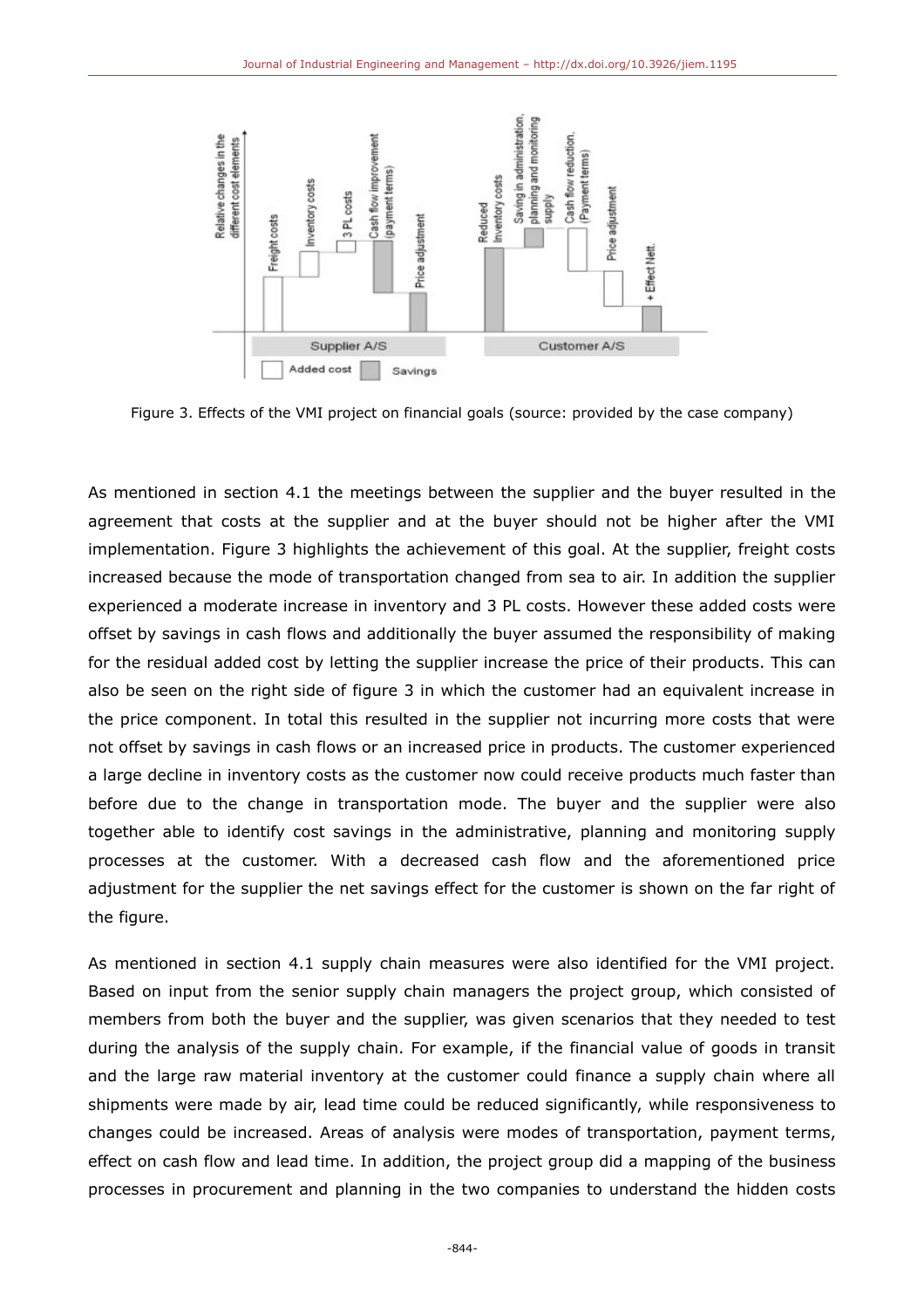of the VMI setup. That is, the costs that were not directly visible in terms of inventory, transportation and handling. The changes in these supply chain performance parameters due to VMI are shown in table 2.

| <b>Supply Chain Parameter</b>      | Before the change project                                                                                                                                | After the change project                                                                                                                               |
|------------------------------------|----------------------------------------------------------------------------------------------------------------------------------------------------------|--------------------------------------------------------------------------------------------------------------------------------------------------------|
| <b>Delivery service</b>            | 80 % (avg. on time)                                                                                                                                      | 97 % (avg. on time)                                                                                                                                    |
| <b>Lead time</b>                   | 12 weeks                                                                                                                                                 | 48 h. call off time<br>12 weeks forecast commitment                                                                                                    |
| <b>Inventory</b>                   | Customer side:<br>Raw materials: 20 weeks<br>Goods in transit: 5-6 weeks<br>Supplier side:<br>Goods in transit: 0 weeks<br>Finished goods stock: 2 weeks | Customer side:<br>Raw materials: 3 days<br>Goods in transit: 0 weeks<br>Supplier side:<br>Goods in transit: 2-5 weeks<br>Finished goods stock: 3 weeks |
| <b>Volume in flow (Items /Pce)</b> | 30 part numbers<br>Volume from 1500 pce. pr. year to<br>$25000$ pce. pr. year                                                                            | Same, no significant change.                                                                                                                           |

Table 2. Effects of the VMI project on supply chain performance

Table 2 shows that the effects of VMI implementation were evaluated as being positive. For instance, delivery service increased from 80 % to 97 %. Similarly lead time changed as due to the changed mode of transportation the supplier was able to provide the buyer with a 48h call off time. This affected inventory levels for the customer who was now able to minimize its raw materials stock to 3 days. The supplier, however, experienced an increase in inventory levels as goods had to be sent quickly when the customer requested an order. The added costs for the supplier were, however, offset by the customer with the price adjustments as mentioned earlier.

Before providing implications of the VMI implementation in the next section it should be briefly noted that a cost driver not considered in this analysis was the risk of obsolescence in regards to inventories. As material flow in the new setup is moving at a more rapid speed there are fewer products in the supply chain and consequently less risk of obsolescence in terms of product updates, engineering change orders (ECOs) and component changes. Therefore a more detailed analysis for the risk of obsolescence in regards to inventories was not conducted.

## **4.4 Implications of the study**

In this section 4.4 significant implications of the buyer–supplier relationship are derived and discussed based on the above-given case study, with the aim of showing how an interorganisational approach to VMI differs from a focal one. The implications are discussed on the basis of the three constructs: communication, cost perspective and supply chain competencies.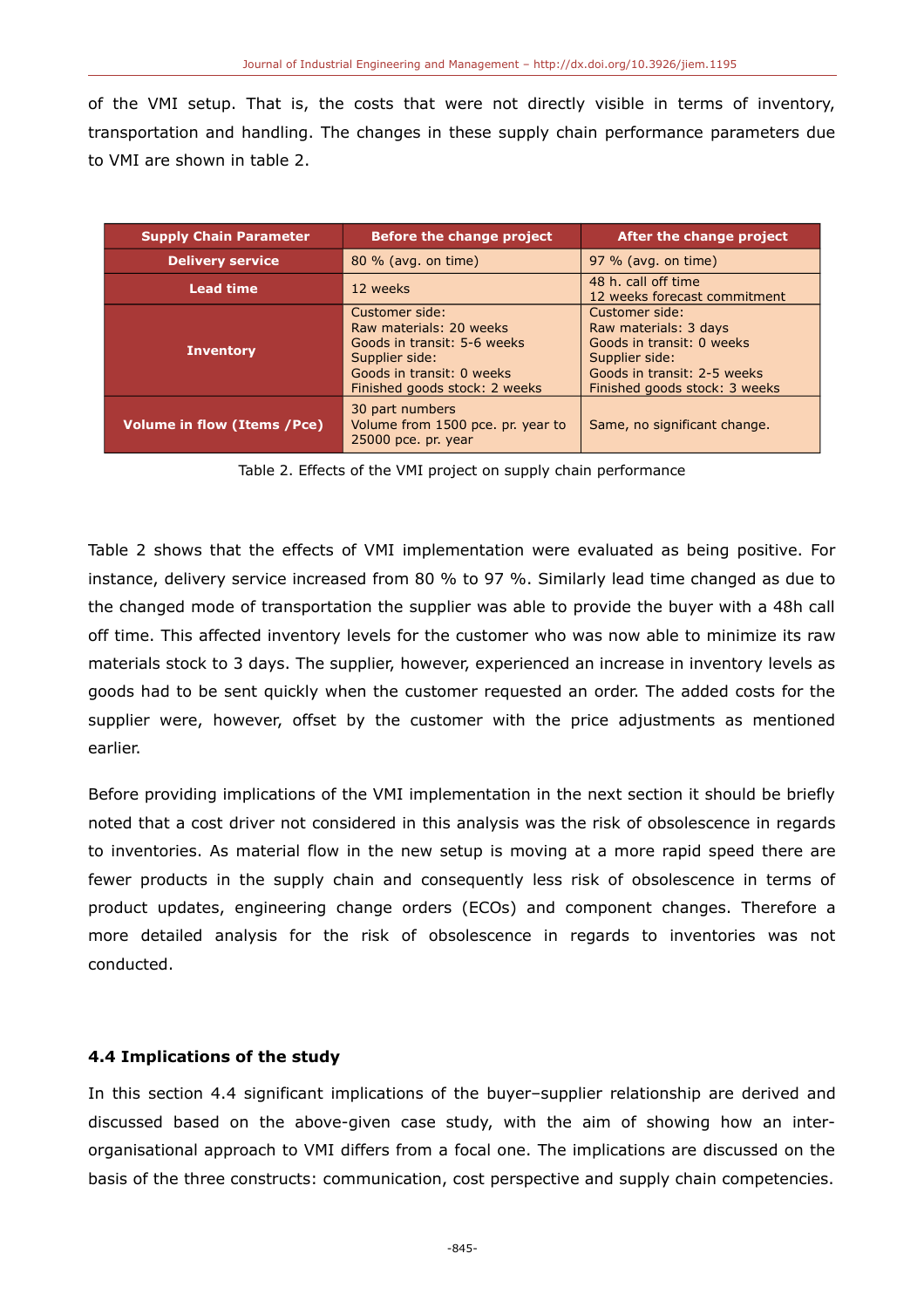- Communication: Supply chain management literature often states that successful relationships are based on effective communication (e.g. Kulp, 2002; Dong et al., 2007). Lacking or inefficient communication is suggested to lead to conflict and inexpedient behavior due to misunderstandings (see e.g. Su, Song, Li & Dang, 2008). In general, it can be stated that the greater the breadth and depth of this communication the more likely it is that the two parties in the relationship can be perceived as having an inter-organisational approach, whereas a relationship with lesser breadth and depth of communication can be seen as having a more focal approach (Lambert, Emmelhainz & Gardner, 1996). Angulo et al. (2004) noted that proper information sharing in VMI relationships is important in terms of the information not being delayed or inaccurate or incomplete. Vigtil (2007) stated that sharing of inventory levels and sales forecasts are the most frequently mentioned information elements to be exchanged between buyer and supplier. The present study shows that VMI implementation projects do not only entail communication of inventory levels and sales forecasts, but an open analysis of the costs and benefits of the projects for both parties. The communication between the buyer and the supplier entails a collaborative goal setting, as well as a deeper look at each other's costs and benefits with the analysis of the overall performance of the supply-chain. Understanding of the demand patterns and need for flexibility and speed from the customer side and the limitations in production processes and procurement lead-times on the supplier side provide a common ground from which VMI changes can be negotiated and built upon as a collaborative project. Existing VMI literature have not focused upon this aspect of VMI relationships to a great extent, although some authors briefly and sparingly have touched upon the subject (Dorling et al., 2005; Vigtil, 2007).
- Cost perspective: It has been previously noted in the literature that managing costs in supply chains is vital in order to reduce total costs (Seuring, 2002, pp. 21).When implementing VMI, companies can either have a focal company perspective or a more inter-organisational perspective on costs. Existing VMI literature has mentioned some cost constructs that should be used as a guideline for the success of the implementation of VMI, but have generally limited performance measures to questions of order frequency (Waller et al., 1999), safety stock levels (Achabal et al., 2000) and fill rate (Chan et al., 2006). This signals a focus on performance optimization at the focal firm, not taking into account inter-organisational cost elements, such as cash flow changes between buyer and supplier or possible means of sharing the total costs of implementing VMI. The present study demonstrates how total costs can be understood and divided among the buyer and the supplier and how this is reached via collaborative decision-making.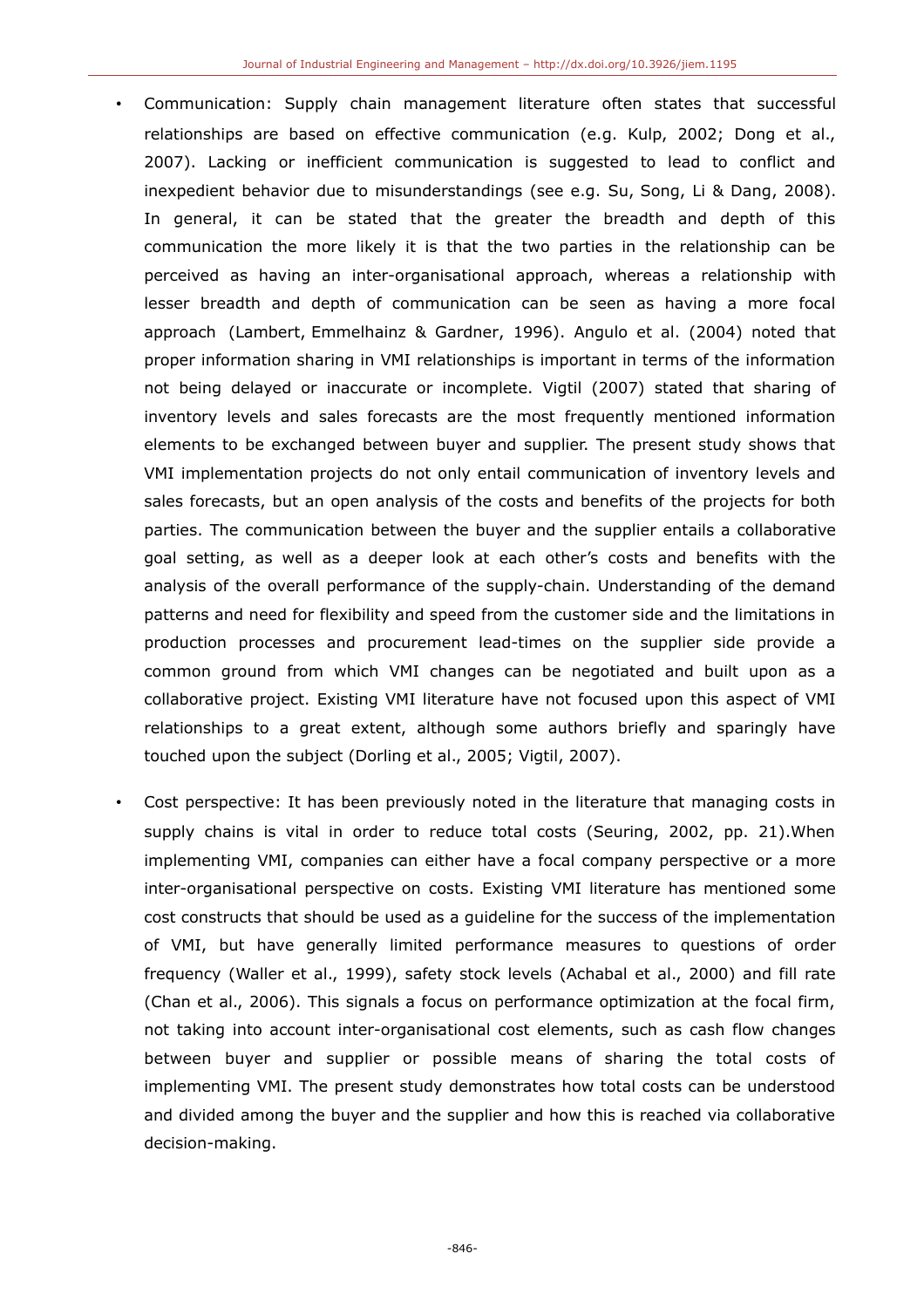The present study emphasizes that the cost structure of a supply chain is important from a supply chain perspective not just a focal perspective. For instance, the abovegiven case study shows how in an VMI context the discussion of the mode of transportation requires an inter-organizational view of the setting as certain modes of transportation may be seen as unbeneficial when looking merely from a focal perspective, but beneficial to the supply chain in general when taking an interorganizational perspective on the relationships. For instance, the speed in material flow gives significant benefits in terms of cash flow. Contrarily, if the customer and supplier are not able to identify important financial parameters and the effects of the changes in the supply chain emanating from this, the project may likely result in a focal perspective on VMI, where the benefits of the overall supply chain remain limited besides the shifts in cost and responsibility from one part of the supply chain to another. The present study also shows that besides the traditional VMI performance measures, such as order frequency and fill rate, other measures such as cash flow improvement and reduction in overhead rates can be beneficial to the project.

• Supply chain competencies: One of the few papers that have investigated the key determinants of successful VMI adoption in regards to supply chain context and organizational skills noted that understanding the industry and supply chain factors that revolve around the implementation and use of VMI are crucial for these types of projects (see Dorling et al., 2006). These factors can amongst others be competencies in developing long-term relationships, the degree of investment in VMI and the competency to evaluate industry profitability. Underlying this Dorling et al. (2006) mention the importance of understanding the industry structure. In a similar vein Holmström (1998) noted that supply chain competencies were important when an introduction of a modified consignment order process at a focal firm using VMI was made. The present study indicates that such supply chain competencies at both buyer and supplier can result in an ability to define and measure important parameters in the implementation and use of VMI that can entail reaching common goals and save overall supply chain costs for both parties. Inter-organizational knowledge that both parties share allows them to understand the functioning of the overall supply chain and the cost structures behind the every-day interaction in a VMI setting. A lack of such competence on both or just one side of the VMI project would likely lead to a less than optimal solution.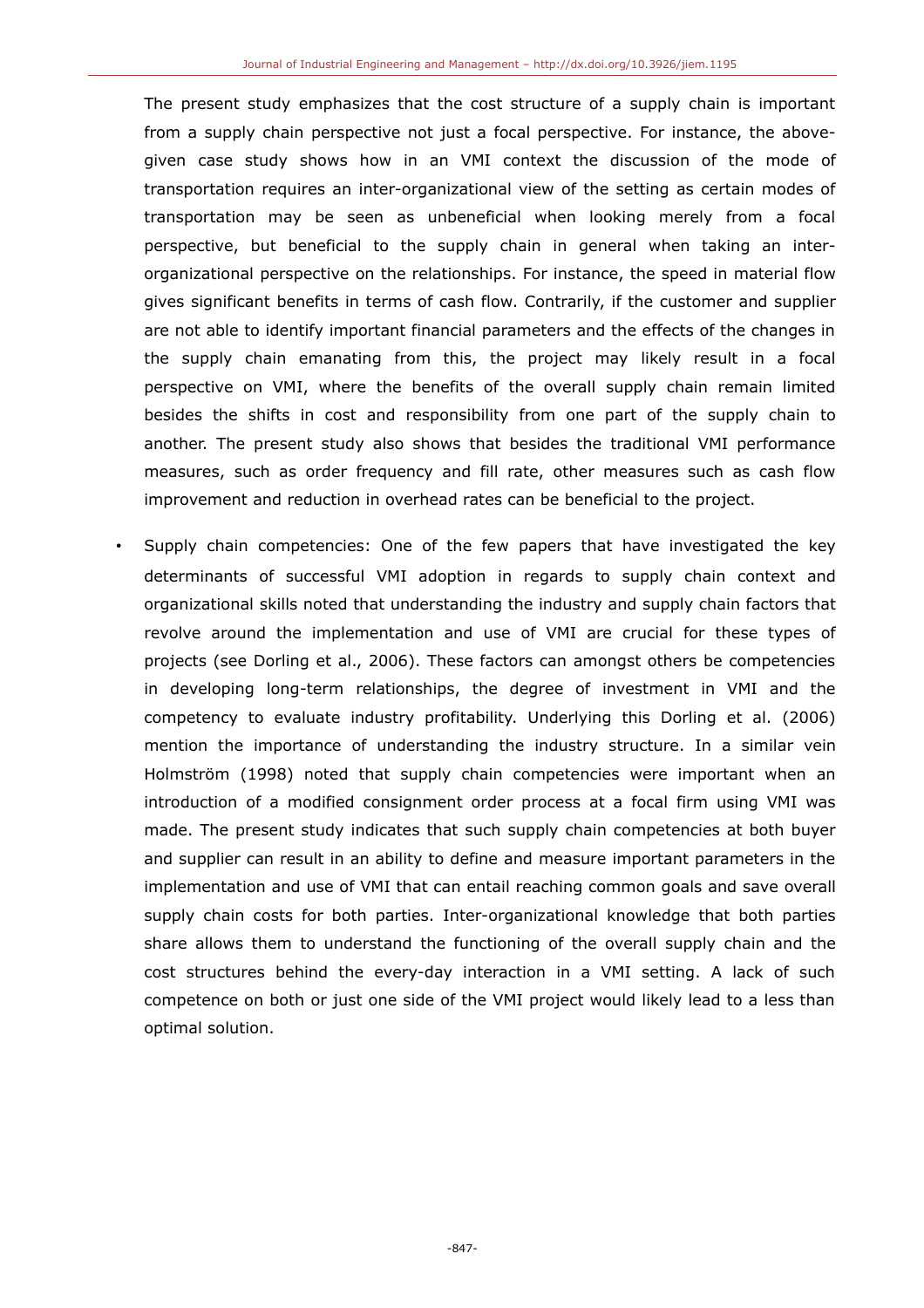#### **5. Conclusion**

This paper sheds light on the inter-organizational nature of a VMI implementation in practice and provides three contributions to the existing literature.

- First, it highlights the tendency of the VMI research to delimit the analysis of VMI settings to the focal perspective of the supply chain. It is argued that in order to improve the existing understanding of the VMI concept scholars need to take a step further from theoretical approaches and mathematical modelling to investigate the empirical settings of VMI implementations. To understand the actual context and the benefits of this concept it is necessary to investigate the context, challenges and emerging practices across both companies in the VMI setting.
- Second, the empirical case study demonstrates how the economic benefits of a VMI setting are realized through goal setting and analysis at the inter-organizational level. It shows how certain decisions in a VMI setting may be perceived as unbeneficial when looking merely from a focal perspective, but prove to be beneficial for the supply chain in general when taking an inter-organizational perspective on VMI. This is illustrated by the cost management of a VMI project that shows the offsets in costs across the sites of the supplier and the buyer. The case study also reports on how both financial and nonfinancial drivers of performance are utilized in order to create satisfying solutions for both parties in the cooperation. This is a novel contribution, as the previous literature has been rather speculative on real life practices on cost changes and drivers of VMI performance.
- Thirdly, the study discusses the implications of the inter-organizational perspective of VMI through three constructs: communication, cost perspective and supply chain competences. It explains how an inter-organisational approach to VMI differs from a focal one and highlights the aspects of a VMI setting in regards to these three constructs. It explains how setting common goals, defining costs and identifying performance measures are reached via collaborative decision-making that requires a broader perspective and competence than that of a focal perspective.

It should be noted that as these findings are based on a single case study, they remain tentative and should be put to empirical test in further research. Nevertheless, this study provides an important reminder of the inter-organizational nature of VMI and can be considered a starting point for further studies to encompass both parties, suppliers and customers, when investigating VMI settings. For future research it is necessary to investigate the collaboration and working practices between the supplier and the buyer in more detail to improve the existing understanding of the VMI concept. Research on VMI would benefit from further investigation of issues that emerge at the inter-organizational level, such as risks, trust issues, and different areas of conflict during the negotiations and working in VMI related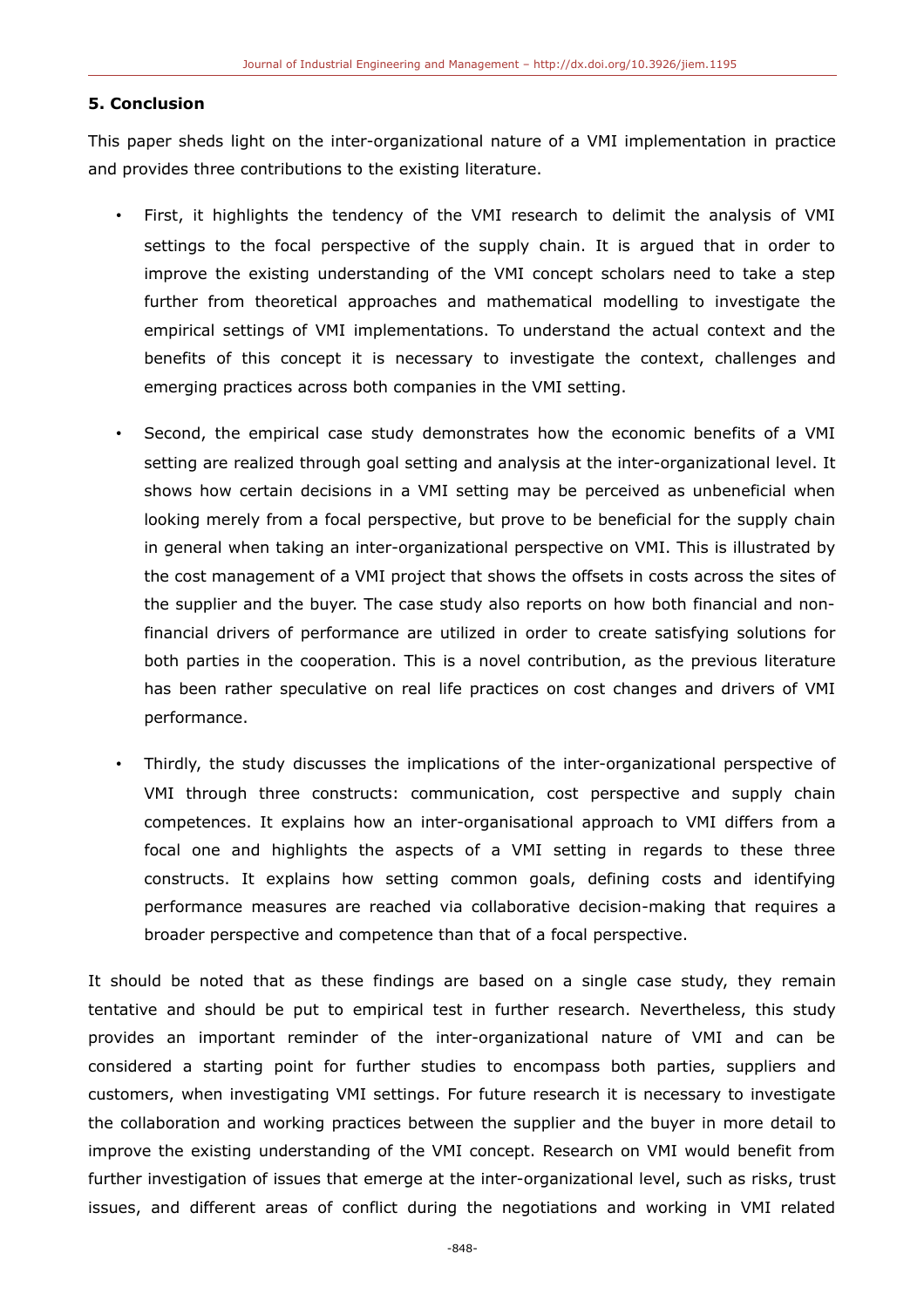setups. Such analyses could result in successful projects as well as failures that will bring about more deeper understandings of the realities of VMI settings.

#### **References**

- Achabal, D.D., Mchintyre, S.H., Smith, S.A., & Kalyanam, K. (2000). A decision support system for vendor managed inventory. *Journal of Retailing*, 76(4), 430-454. [http://dx.doi.org/10.1016/S0022-4359\(00\)00037-3](http://dx.doi.org/10.1016/S0022-4359(00)00037-3)
- Almehdawe, E., & Mantin, B. (2010). Vendor managed inventory with a capacitated manufacturer and multiple retailers: Retailer versus manufacturer leadership. *International Journal of Production Economics*, 128(1), 292-302. <http://dx.doi.org/10.1016/j.ijpe.2010.07.029>
- Angulo, A., Nachtmann, H., & Waller, M.A. (2004). Supply chain information sharing in a vendor managed inventory partnership. *Journal of Business Logistics*, 25(1), 101-120. <http://dx.doi.org/10.1002/j.2158-1592.2004.tb00171.x>
- Barratt, M. (2003). Positioning the role of collaborative planning in grocery supply chains. *International Journal of Logistics Management*, 14(2), 53-66. <http://dx.doi.org/10.1108/09574090310806594>
- Blackhurst, J., Craighead, C.W., & Handfield, R.B. (2006). Towards supply chain collaboration: An operations audit of VMI initiatives in the electronics industry. *International Journal of Integrated Supply Management*, 2(1/2), 91-105. <http://dx.doi.org/10.1504/IJISM.2006.008340>
- Blatherwick, A. (1998). Vendor-managed inventory: fashion fad or important supply chain strategy?. *Supply Chain Management: An International Journal*, 3(1), 10-11.

<http://dx.doi.org/10.1108/13598549810200825>

- Borade, A.B., & Bansod, S. (2009). Vendor managed forecasting: A case study of small enterprises. *Journal of Industrial Engineering and Management*, 2(1), 153-175. <http://dx.doi.org/10.3926/jiem.2009.v2n1.p153-175>
- Borade, A.B., & Bansod, S. (2010). Study of vendor-managed inventory practices in Indian industries. *Journal of Manufacturing Technology Management*, 21(8), 1013-1038. <http://dx.doi.org/10.1108/17410381011086810>
- Cetinkaya, S., & Lee, C.Y. (2000). Stock replenishment and shipment scheduling for vendormanaged inventory systems. *Management Science*, 46(2), 217-232. <http://dx.doi.org/10.1287/mnsc.46.2.217.11923>
- Chan, Y.L., Cheung, C.F., Lee, W.B., & Kwok, S.K. (2006). Knowledge-based simulation and analysis of supply chain performance. *International Journal of Computer Integrated Manufacturing*, 19(1), 14-23. <http://dx.doi.org/10.1080/09511920500174463>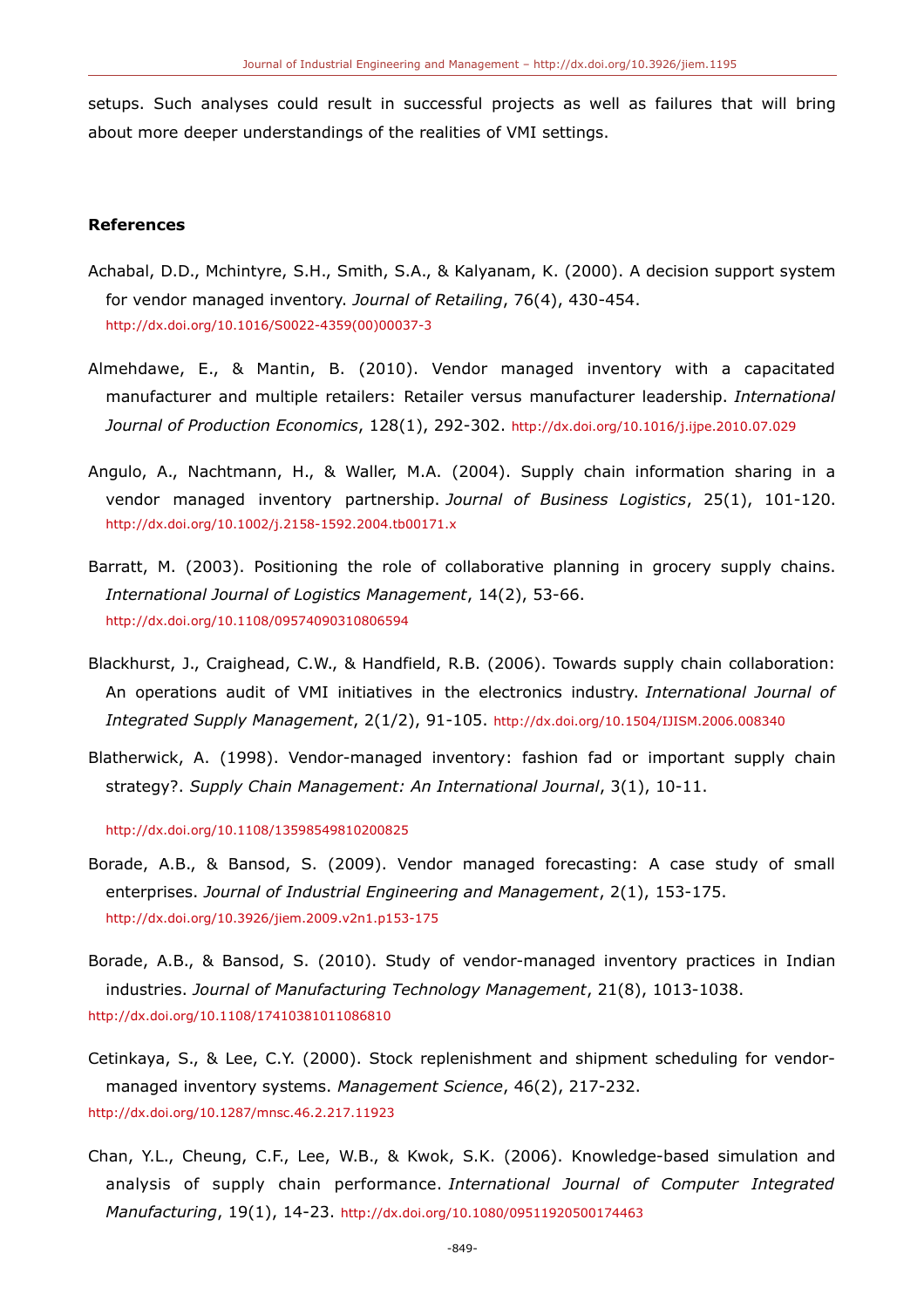- Chen, J., Lin, I., & Cheng, H. (2010). Channel coordination under consignment and vendormanaged inventory in a distribution system. *Transportation Research Part E: Logistics and Transportation Review*, 46(6), 831-843. <http://dx.doi.org/10.1016/j.tre.2010.05.007>
- Chen, L. (2013). Dynamic supply chain coordination under consignment and vendor-managed inventory in retailer-centric B2B electronic markets. *Industrial Marketing Management*, 42(4), 518-531. <http://dx.doi.org/10.1016/j.indmarman.2013.03.004>
- Christopher, M. (1992). *Logistics and Supply Chain Management: Strategies for reducing cost and improving services*. London: Pitman Publishing.
- Claasen, M.J.T., van Weele, A.J., & Raaij, E.M. (2008). Performance outcomes and success factors of vendor managed inventory (VMI). *Supply Chain Management: An International Journal*, 13(6), 406-414. <http://dx.doi.org/10.1108/13598540810905660>
- Cooke, J.A. (1998). VMI: very mixed impact?. *Logistics Management*, 37(12), 51-53.
- Darwish, M.A., & Odah, O.M. (2010). Vendor managed inventory model for single-vendor multi-retailer suppply chains. *European Journal of Operational Research*, 204(3), 473-484. <http://dx.doi.org/10.1016/j.ejor.2009.11.023>
- Daugherty, P.J., & Myers, M.B. (1999). Automatic replenishment programs: An empirical examination. *Journal of Business Logistics*, 20(2), 63-82.
- Disney, S.M., Potter, A.T., & Gardner, B.M. (2003). The impact of vendor managed inventory on transport operations. *Transportation Research Part E*, 39(5), 363-380. [http://dx.doi.org/10.1016/S1366-5545\(03\)00014-0](http://dx.doi.org/10.1016/S1366-5545(03)00014-0)
- Disney, S.M., & Towill, D.R. (2002). A discrete transfer function model to determine the dynamic stability of a vendor managed inventory supply chain. *International Journal of Production Research*, 40(1), 179-204. <http://dx.doi.org/10.1080/00207540110072975>
- Dong, Y., & Xu, K. (2002). A supply chain model of vendor managed inventory. *Transportation Research Part E*, 38(2), 75-95. [http://dx.doi.org/10.1016/S1366-5545\(01\)00014-X](http://dx.doi.org/10.1016/S1366-5545(01)00014-X)
- Dong, Y., Dresner, M., & Yao, Y. (2013). Beyond information sharing: An empirical analysis of vendor-managed inventory. *Production and Operations Management*, 23(5), 817-828. <http://dx.doi.org/10.1111/poms.12085>
- Dong, Y., Xu, K., & Dresner, M. (2007). Environmental determinants of VMI adoption: An exploratory analysis. *Transportation Research Part E*, 43(4), 355-369. <http://dx.doi.org/10.1016/j.tre.2006.01.004>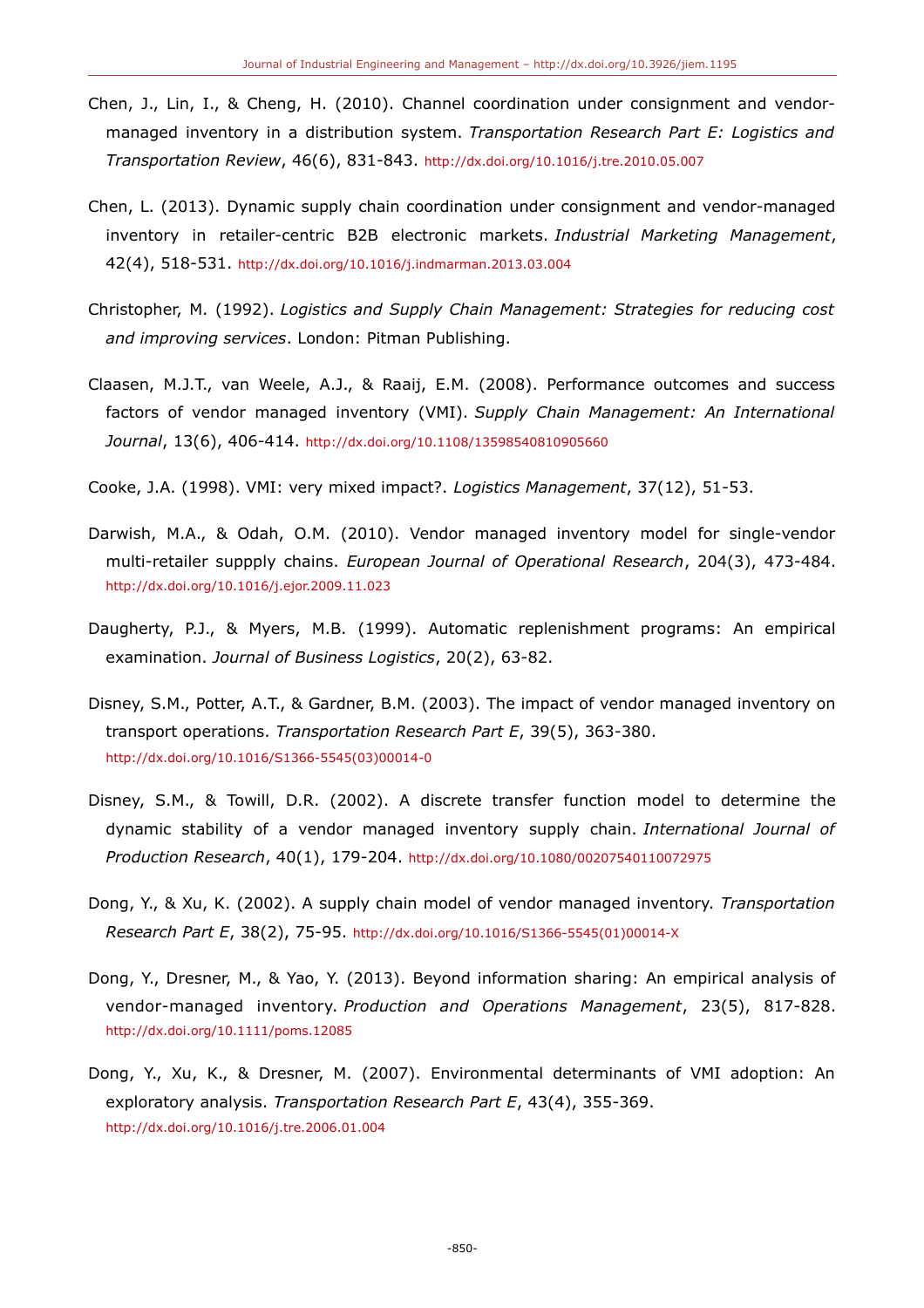- Dorling, K., Scott, J., & Deakins, E. (2005). An organization-level framework for the NZ food industry-its development and application. *International Journal of Physical Distribution & Logistics Management*, 35(10), 728-743. <http://dx.doi.org/10.1108/09600030510634580>
- Dorling, K., Scott, J., & Deakins, E. (2006). Determinants of successful vendor managed inventory relationships in oligopoly industries. *International Journal of Physical Distribution & Logistics Management*. 36(3), 176-191. <http://dx.doi.org/10.1108/09600030610661787>
- Eisenhardt, K.M. (1989). Building theories from case study research. *Academy of Management Review,* 14(4), 532-550.
- Ellram, L.M. (1996). The use of the case study method in logistics research. *Journal of Business Logistics*, 17(2), 93-138.
- Elvander, M.S., Sarpola, S., & Mattsson, S.-A. (2007). Framework for characterizing the design of VMI systems. *International Journal of Physical Distribution & Logistics Management*, 37(10), 782-798. <http://dx.doi.org/10.1108/09600030710848914>
- Guimarães, C.M., Carvalho, J.C., & Maia, A. (2013). Vendor managed inventory (VMI): Evidences from lean deployment in healthcare. *Strategic Outsourcing: An International Journal*, 6(1), 8-24. <http://dx.doi.org/10.1108/17538291311316045>
- Hariga, M.A., & Al-Ahmari, A. (2013). An integrated retail space allocation and lot sizing models under vendor managed inventory and consignment stock arrangements. *Computers & Industrial Engineering*, 64(1), 45-55. <http://dx.doi.org/10.1016/j.cie.2012.09.013>
- Hariga, M., Gumus, M., Daghfous, A., & Goyal, S.K. (2013). A vendor managed inventory model under contractual storage agreement. *Computers & Operations Research*, 40(8), 2138-2144. <http://dx.doi.org/10.1016/j.cor.2013.03.005>
- Hariga, M., Gumus, M., & Daghfous, A. (2013). *Storage constrained vendor managed inventory models with unequal shipment frequencies*. Omega, In press, corrected proof.
- Holmström, J. (1998). Business process innovation in the supply chain-a case study of implementing vendor managed inventory. *European Journal of Purchasing & Supply Management*, 4(2-3), 127-131. [http://dx.doi.org/10.1016/S0969-7012\(97\)00028-2](http://dx.doi.org/10.1016/S0969-7012(97)00028-2)
- Kaipia, R., Holmström, J., & Tanskanen, K. (2002). VMI: What are you losing if you let your customer place orders?. *Production Planning and Control*, 13(1), 17-25. <http://dx.doi.org/10.1080/09537280110061539>
- Kaipia, R., Korhonen, H., & Hartiala, H. (2006). Planning nervousness in a demand supply network: An empirical study. *International Journal of Logistics Management*, 17(1), 95-113. <http://dx.doi.org/10.1108/09574090610663455>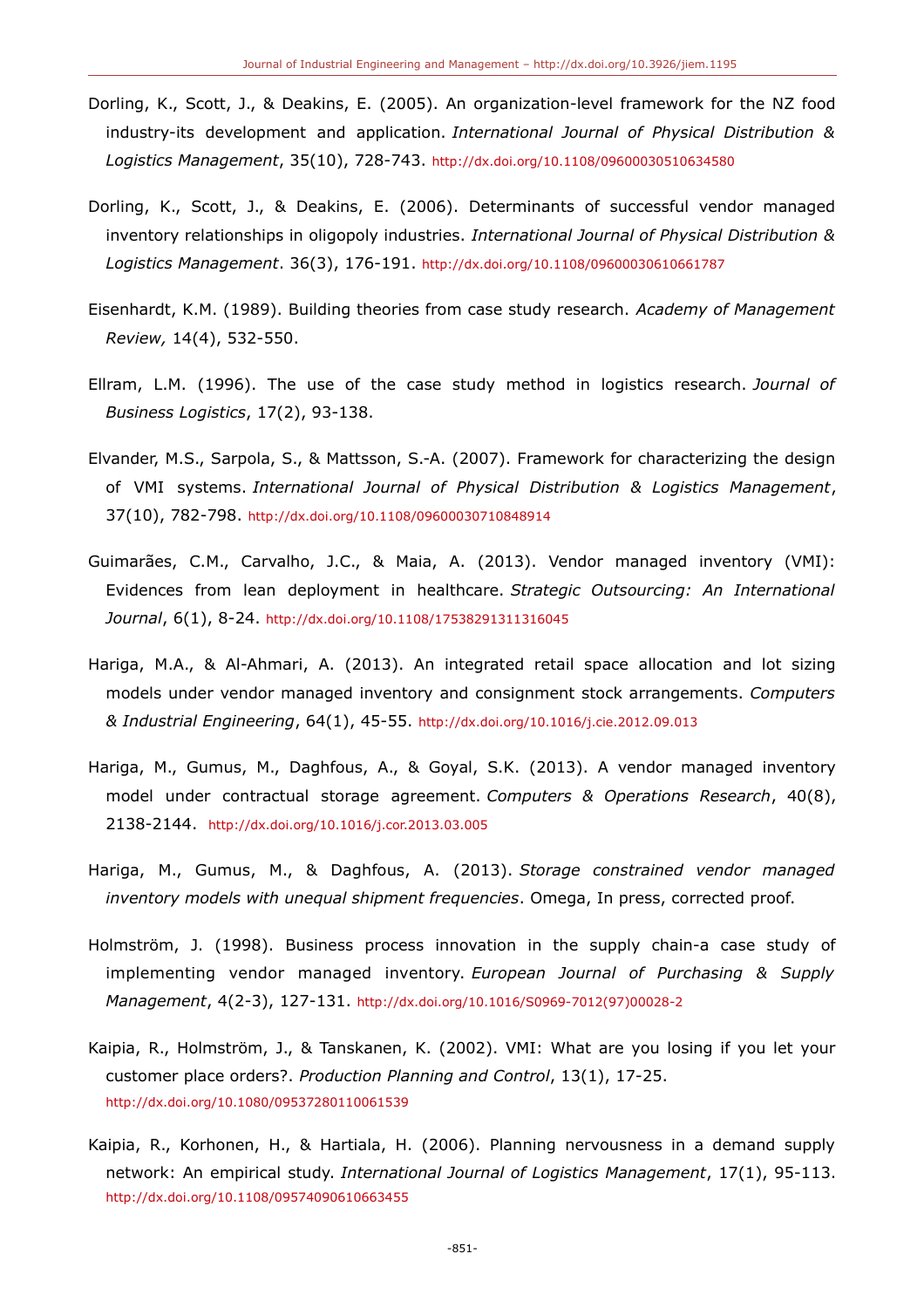- Kauremaa, J., Småros, J., & Holmström, J. (2009). Patterns of vendor-managed inventory: Findings from a multiple-case study. *International Journal of Operations & Production Management*, 29(11), 1109-1139. <http://dx.doi.org/10.1108/01443570911000159>
- Kovács, G., & Spens, K.M. (2005). Abductive reasoning in logistics research. *International* Journal of Physical Distribution and Logistics Management, 35(2), 132-144. <http://dx.doi.org/10.1108/09600030510590318>
- Kuk, G. (2004). Effectiveness of vendor-managed inventory in the electronics industry: determinants and outcomes. Information and Management, 41(5), 645-654. <http://dx.doi.org/10.1016/j.im.2003.08.002>
- Kulp, S.C. (2002). The effect of information precision and information reliability on manufacturer-retailer relationships. The Accounting Review, 77(3), 653-677. <http://dx.doi.org/10.2308/accr.2002.77.3.653>
- Lambert, D.M., Emmelhainz, M.A., & Gardner, J.T. (1996). Developing and implementing supply chain partnerships. *International Journal of Logistics Management*, 7(2), 1-17. <http://dx.doi.org/10.1108/09574099610805485>
- Lee, J., & Ren, L. (2011). Vendor-managed inventory in a global environment with exchange rate uncertainty. *International Journal of Production Economics*, 130(2), 169-174. <http://dx.doi.org/10.1016/j.ijpe.2010.12.006>
- Lee, J., & Cho, R.K. (2014). Contracting for vendor-managed inventory with consignment stock and stockout-cost sharing. *International Journal of Production Economics*, 151, 158-173. <http://dx.doi.org/10.1016/j.ijpe.2013.10.008>
- Lincoln, Y.S., & Guba, E.G. (1985). *Naturalistic Inquiry*. Beverly Hills, CA: Sage Publications.
- Miles, M.B., & Huberman, A.M. (1994). *Qualitative data analysis.* Thousand Oaks, CA: Sage Publications.
- Nachiappan, S.P., Gunasekaran, A., & Jawahar, N. (2007). Knowledge management system for operating parameters in two-echelon VMI supply chains. *International Journal of Production Research*, 45(11), 2479-2505. <http://dx.doi.org/10.1080/00207540601020478>
- Nagarajan, M., & Rajagopalan, S. (2008). Contracting under vendor managed inventory systems using holding cost subsidies. 17(2), 200-210.
- Nia, A.R., Far, M.H., & Niaki, S.T.A. (2013). A fuzzy vendor managed inventory of multi-item economic order quantity model under shortage: An ant colony optimization algorithm. *International Journal of Production Economics*, In press, corrected proof.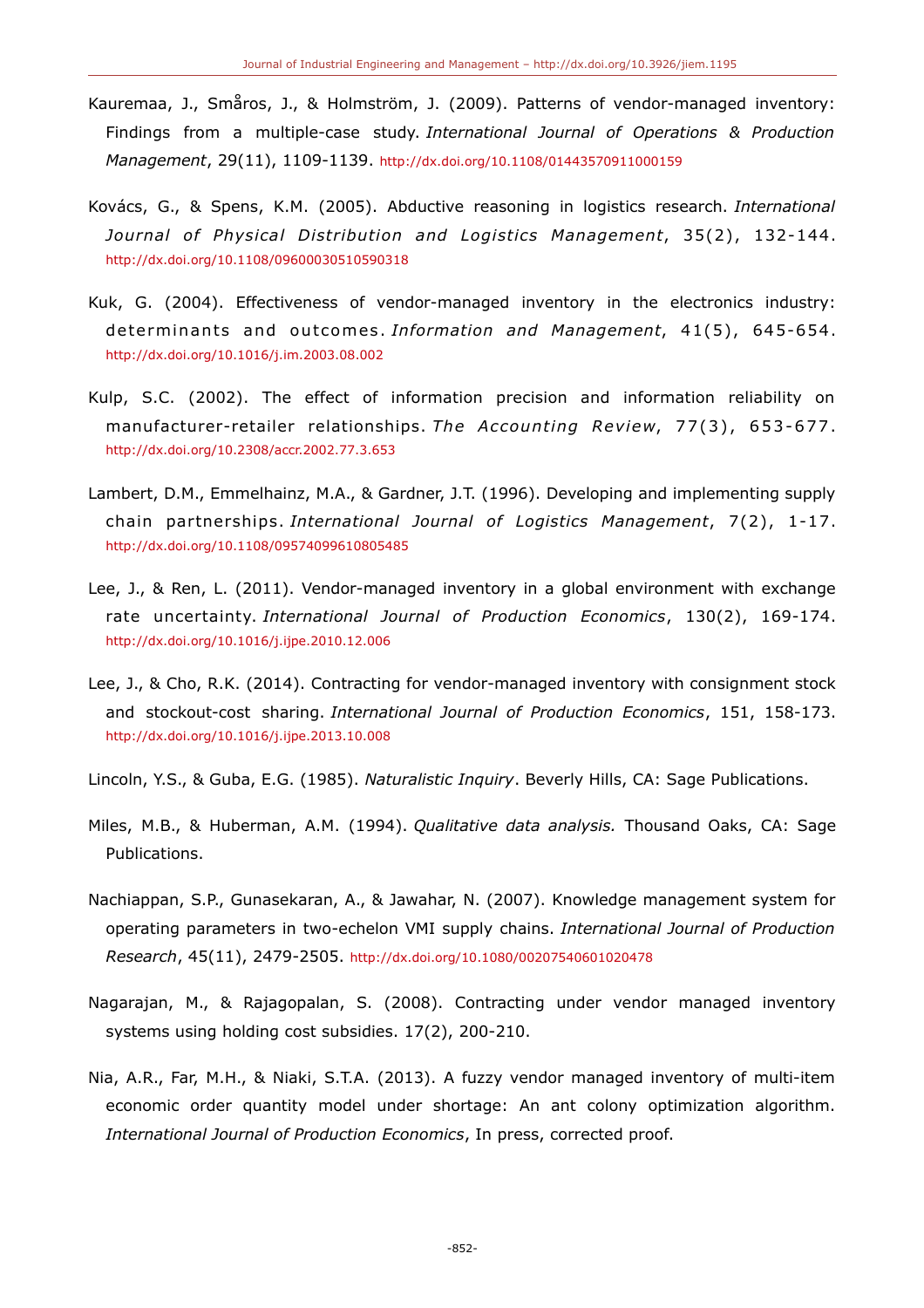- Pohlen, T.L., & Goldsby, T.J. (2003). VMI and SMI programs: How economic value added can help sell the change. *International Journal of Physical Distribution & Logistics Management*, 33(7), 565-581. <http://dx.doi.org/10.1108/09600030310499268>
- Potter, A., Breite, R., Naim, M., & Vanharanta, H. (2004). The potential for achieving mass customization in primary production supply chains via a unified taxonomy. *Production Planning and Control*, 15(4), 472-481. <http://dx.doi.org/10.1080/0953728042000238746>
- Pasandideh, S.H.R., Niaki, S.T.A., & Niknamfar, A.H. (2014). Lexicographic max-min approach for an integrated vendor managed inventory problem. *Knowledge Based Systems*, 59, 58-65. <http://dx.doi.org/10.1016/j.knosys.2014.01.023>
- Rad, R.H., Razmi, J., Sangari, M.S., & Ebrahimi, Z.F. (2014). Optimizing an integrated vendormanaged inventory system for a single-vendor two-buyer supply chain with determining weighting factor for vendor's ordering cost. *International Journal of Production Economics*, In press, accepted manuscript. <http://dx.doi.org/10.1016/j.ijpe.2014.03.013>
- Reddy, M., & Vrat, P. (2007). Vendor managed inventory model: A case study. *Journal of Advances in Management Research*, 4(1), 83-88. <http://dx.doi.org/10.1108/97279810780001254>
- Sadeghi, J., Mousavi, S.M., Niaki, S.T.A., & Sadeghi, S. (2013). Optimizing a multi-vendor multi-retailer vendor managed inventory problem: Two tuned meta-heuristic algorithms. *Knowledge-Based Systems*, 50, 159-170. <http://dx.doi.org/10.1016/j.knosys.2013.06.006>
- Sadeghi, J., Sadeghi, S., & Niaki, S.T.A. (2014a). A hybrid vendor managed inventory and redundancy allocation optimization problem in supply chain management: An NSGA-II with tuned parameters. *Computers & Operations Research*, 41, 53-64. <http://dx.doi.org/10.1016/j.cor.2013.07.024>
- Sadeghi, J., Sadeghi, S., & Niaki, S.T.A. (2014b). Optimizing a hybrid vendor managed inventory and transportation problem with fuzzy demand: An improved particle swarm optimization algorithm. *Information Sciences*, 272, 126-144. <http://dx.doi.org/10.1016/j.ins.2014.02.075>
- Sari, K. (2007). Exploring the benefits of vendor managed inventory. *International Journal of Physical Distribution & Logistics Management*, 37(7), 529-545. <http://dx.doi.org/10.1108/09600030710776464>
- Seuring, S. (2002). Supply Chain Costing: A Conceptual Framework. In Seuring, S. & Goldbach, M. (Eds.), *Cost management in Supply Chains*. New York: Physica-Verlag. <http://dx.doi.org/10.1007/978-3-662-11377-6>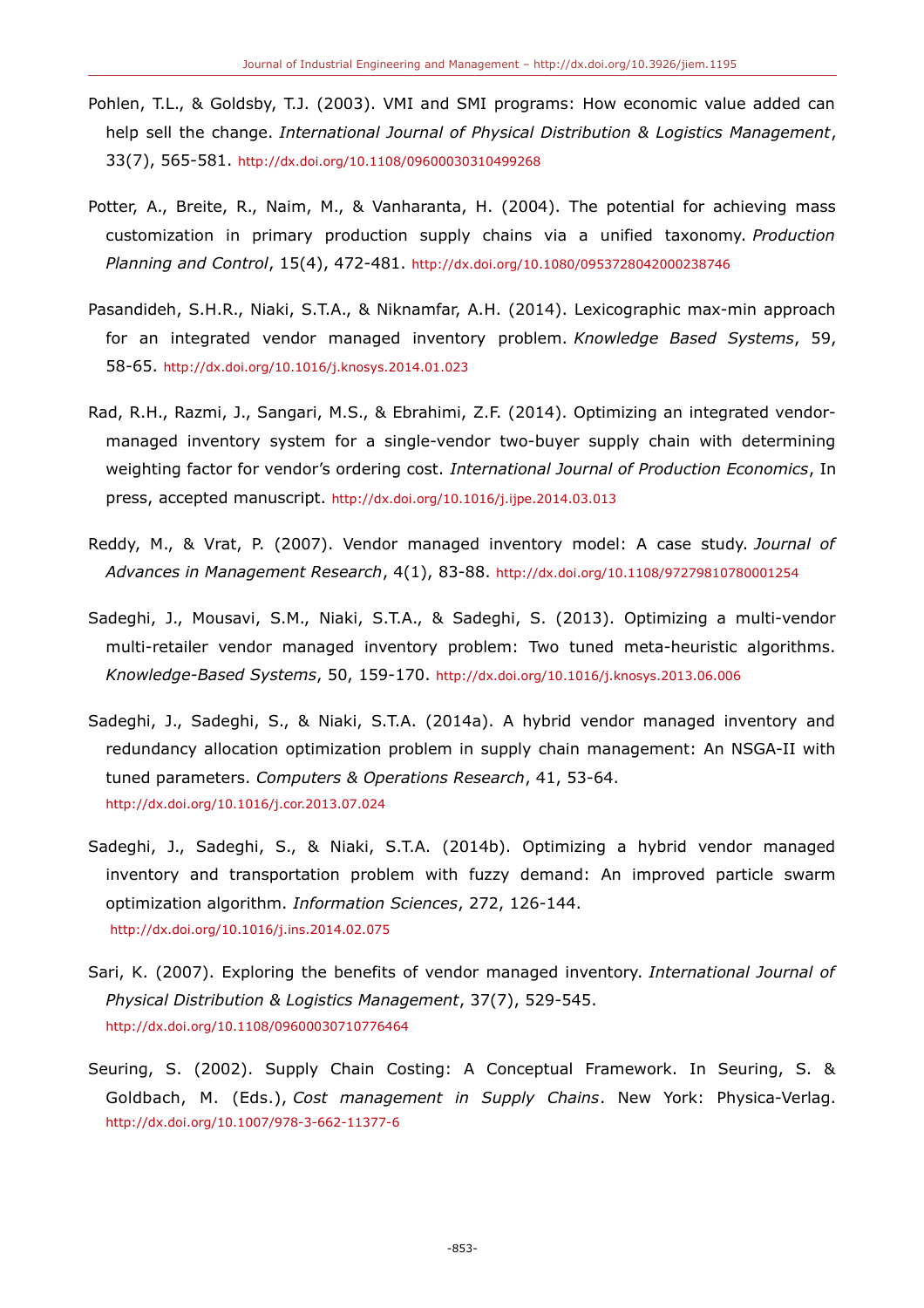- Småros, J., Lehtonen, J.-M., Appelqvist, P., & Holmström, J. (2003). The impact of increasing demand visibility on production and inventory control efficiency. *International Journal of Physical Distribution & Logistics Management*, 33(4), 336-354. <http://dx.doi.org/10.1108/09600030310478801>
- Southard, P.B., & Swenseth, S.R. (2008). Evaluating vendor-managed inventory (VMI) in nontraditional environments using simulation. *International Journal of Production Economics*, 116(2), 275-287. <http://dx.doi.org/10.1016/j.ijpe.2008.09.007>
- Stanger, S.H.W. (2013). Vendor managed inventory in the blood supply chain in Germany. *Strategic Outsourcing: An International Journal*, 6(1), 25-47. <http://dx.doi.org/10.1108/17538291311316054>
- Su, Q., Song, Y., Li, Z., & Dang, J. (2008). The impact of supply chain relationship quality on cooperative strategy. *Journal of Purchasing and Supply Management*, 14(4), 263-272. <http://dx.doi.org/10.1016/j.pursup.2008.08.002>
- Sue-Ann, G., Ponnambalam, S.G., & Jawahar, N. (2012). Evolutionary algorithms for optimal operating parameters of vendor managed inventory systems in a two-echelon supply chain. *Advances in Engineering Software*, 52, 47-54. <http://dx.doi.org/10.1016/j.advengsoft.2012.06.003>
- Tanskanen, K., Holmström, J., Elfving, J., & Talvitie, U. (2009). Vendor managed inventory (VMI) in construction. *International Journal of Productivity and Performance Management*, 58(1), 29-40. <http://dx.doi.org/10.1108/17410400910921065>
- Toni, A.F.D., & Zamolo, E. (2005). From a traditional replenishment system to vendor-managed inventory: A case study from the household electrical appliances sector. *International Journal of Production Economics*, 96(1), 63-79. <http://dx.doi.org/10.1016/j.ijpe.2004.03.003>
- Tyan, J., & Wee, H.-M. (2003). Vendor managed inventory: a survey of the Taiwanese grocery industry. *Journal of purchasing & supply management*, 9(1), 11-18. [http://dx.doi.org/10.1016/S0969-7012\(02\)00032-1](http://dx.doi.org/10.1016/S0969-7012(02)00032-1)
- Vigtil, A. (2007). Information exchange in vendor managed inventory. *International Journal of Physical Distribution & Logistics Management*, 37(2), 131-147. <http://dx.doi.org/10.1108/09600030710734848>
- Waller, M., Johnson, M.E., & Davis, T. (1999). Vendor-managed inventory in the retail supply chain. *Journal of Business Logistics*, 20(1), 183-203.
- Walton, L.W. (1996). The ABC's of EDI: The role of activity-based costing (ABC) in determining EDI feasability in logistics organizations. *Transportation Journal*, 36(1), 43-50.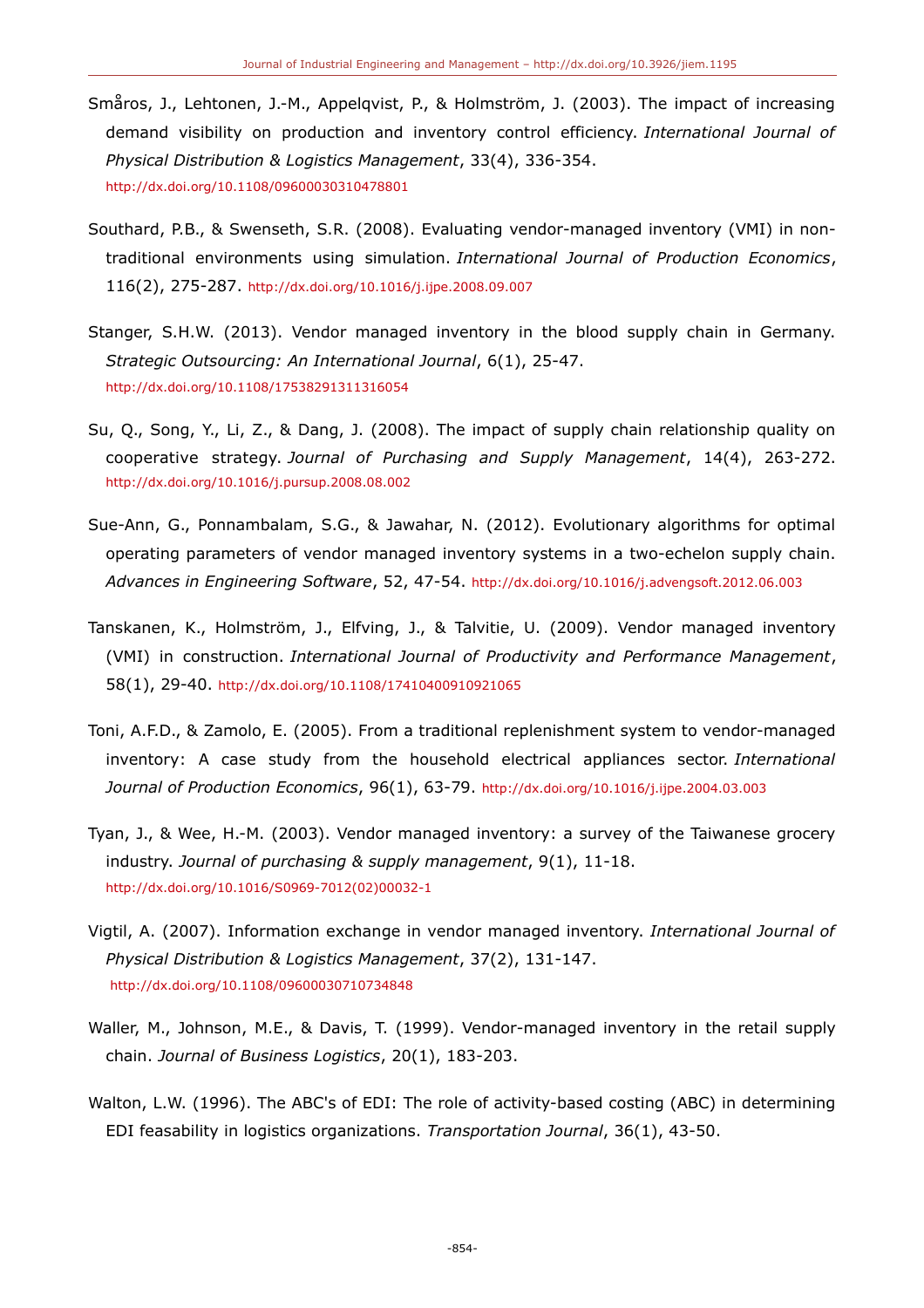- White, A.S., & Censlive, M. (2006). Observations on modelling strategies for vendor-managed inven to ry. *Journal of Manufacturing Technology Management*, 17(4), 496-512. <http://dx.doi.org/10.1108/17410380610662915>
- Williams, B.D. & Tokar, T. (2008). A review of inventory management research in major logistics journals: Themes and future directions. *International Journal of Logistics Management*, 19(2), 212-232. <http://dx.doi.org/10.1108/09574090810895960>
- Williams, Z., & Moore, R. (2007). Supply chain relationships and information capabilities: The creation and use of information power. *International Journal of Physical Distribution and Logistics Management*, 37(6), 469-483. <http://dx.doi.org/10.1108/09600030710763387>
- Wilson, M.C. (2007). The impact of transportation disruptions on supply chain performance. *Transportation Research Part E*, 43(4), 295-320. <http://dx.doi.org/10.1016/j.tre.2005.09.008>
- Yang, K., Ruben, R.A., & Webster, S. (2003). Managing vendor inventory in a dual level distribution system. *Journal of Business Logistics*, 24(2), 91-108. <http://dx.doi.org/10.1002/j.2158-1592.2003.tb00047.x>
- Yao, Y., & Dresner, M. (2007). Supply chain integration in vendor-managed inventory. *Decision Support Systems*, 43(2), 663-674. <http://dx.doi.org/10.1016/j.dss.2005.05.021>
- Yao, Y., & Dresner, M. (2008). The inventory value of information sharing, continuous replenishment, and vendor-managed inventory. *Transportation Research Part E*, 44(3), 361-378. <http://dx.doi.org/10.1016/j.tre.2006.12.001>
- Yao, Y., Dong, Y., & Dresner, M. (2012). Supply chain learning and spillovers in vendor managed inventory. *Decision Sciences*, 43(6), 979-1001. [http://dx.doi.org/10.1111/j.1540-](http://dx.doi.org/10.1111/j.1540-5915.2012.00379.x) [5915.2012.00379.x](http://dx.doi.org/10.1111/j.1540-5915.2012.00379.x)
- Yin, R.K. (1989). *Case study research*. California: Newbury Park.
- Yu, Y., Liang, L., & Huang, G.Q. (2006). Leader-follower game in vendor-managed inventory system with limited production capacity considering wholesale and retail prices. *International Journal of Logistics: Research and Applications*, 9(4), 335-350. <http://dx.doi.org/10.1080/13675560600836910>
- Yu, Y., Liang, L., & Huang, G.Q. (2009). Stackelberg game-theoretic model for optimizing advertising, pricing and inventory policies in vendor managed inventory (VMI) production supply chains. *Computers & Industrial Engineering*, 57(1), 368-382. <http://dx.doi.org/10.1016/j.cie.2008.12.003>